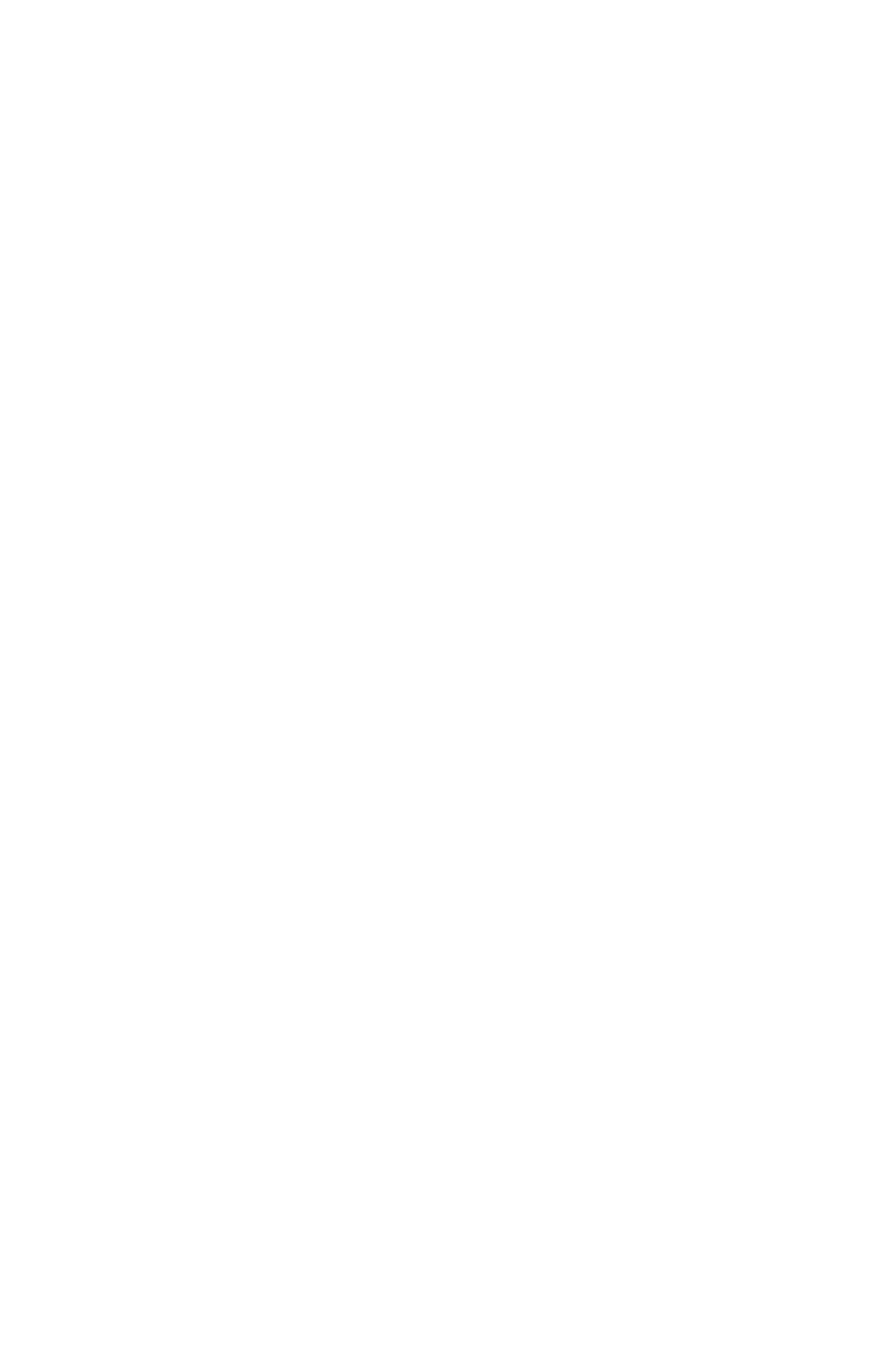# RIGHT FOR YOU Kidney Failure CHOOSING A TREATMENT THAT'S



NATIONAL INSTITUTES OF HEALTH National Institute of Diabetes and Digestive and Kidney Diseases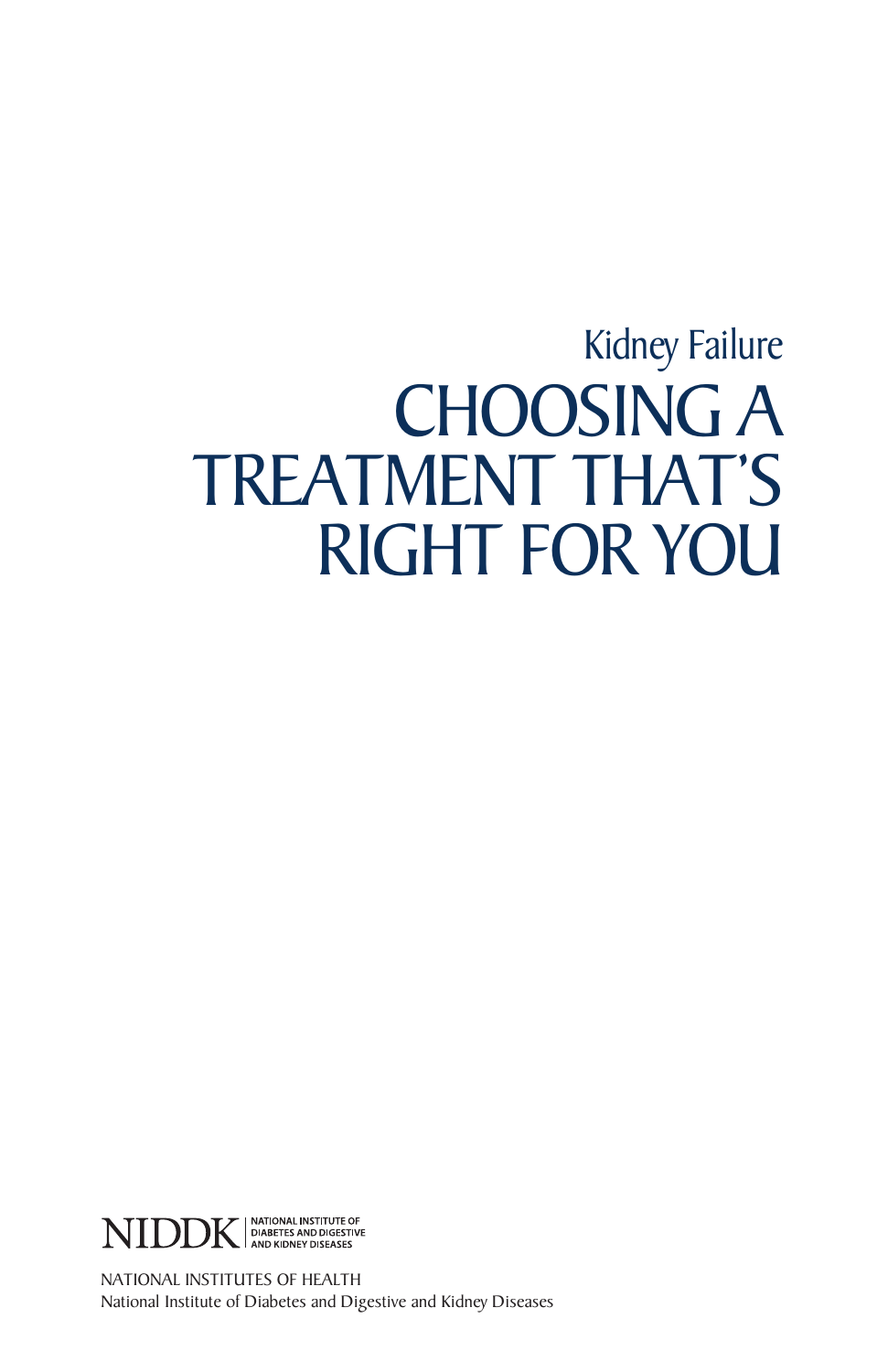# **Contents**

| Treatment Choice: Peritoneal Dialysis 11    |
|---------------------------------------------|
| Treatment Choice: Kidney Transplantation 17 |
| Treatment Choice: Refusing or Withdrawing   |
| Paying for Treatment of Kidney Failure  26  |
|                                             |
|                                             |
|                                             |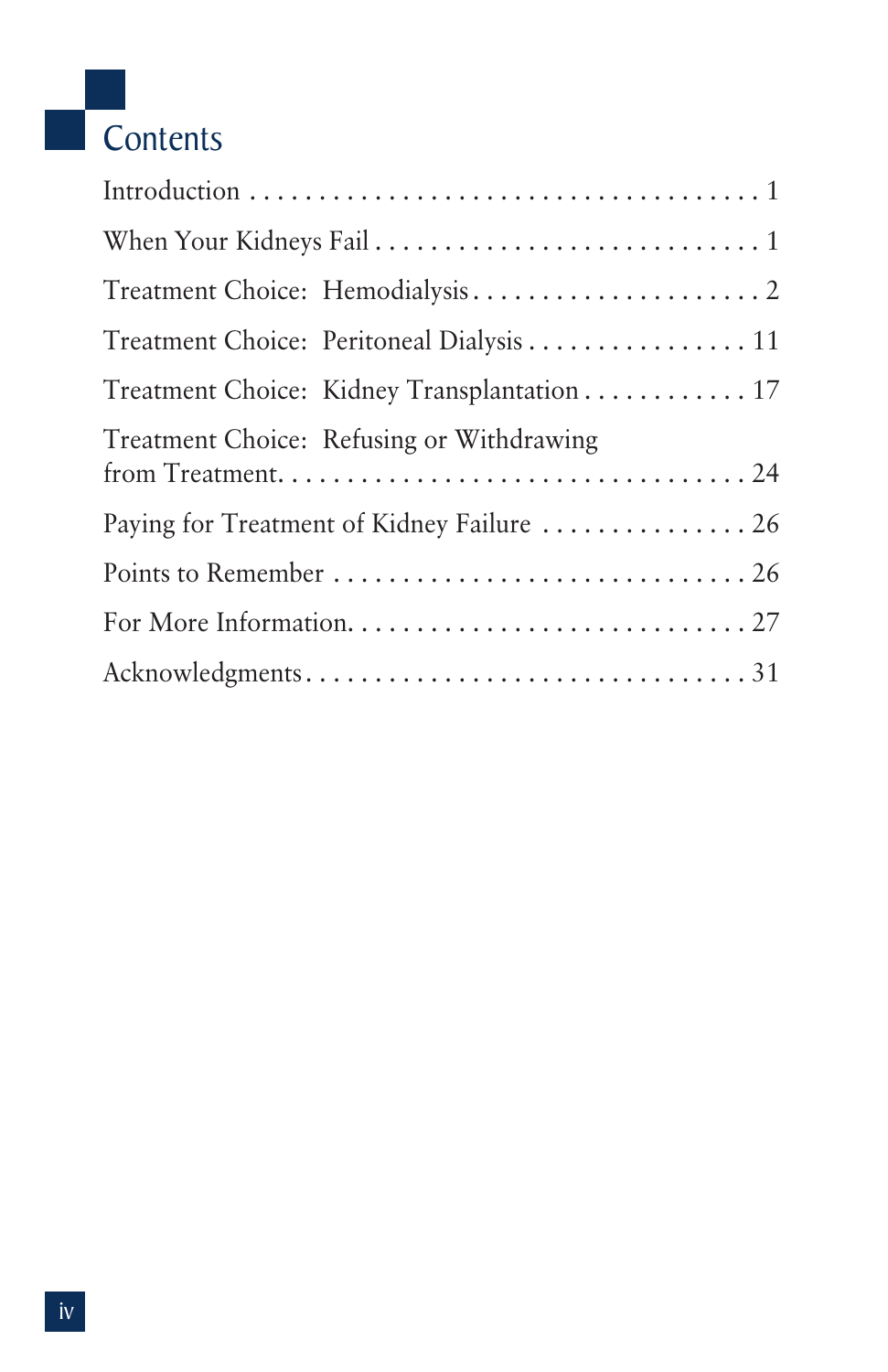# **Introduction**

Your kidneys filter wastes from your blood and regulate other functions of your body. When your kidneys fail, you need treatment to replace the work your kidneys normally perform.

your body. Each treatment has advantages and disadvantages. about your options so you can make an informed choice. Developing kidney failure means you have some decisions to make about your treatment. You may choose to forgo treatment. If you choose to receive treatment, your choices include hemodialysis, which requires a machine used to filter your blood outside your body; peritoneal dialysis, which uses the lining of your belly to filter your blood inside the body; and kidney transplantation, in which a new kidney is placed in Your choice of treatment will have a big impact on your dayto-day lifestyle, such as being able to keep a job if you are working. You are the only one who can decide what means most to you. Reading this booklet is a good way to learn And, if you find that your choice is not a good fit for your life, you can change treatments. With the help of your health care team, family, and friends, you can lead a full, active life.

### When Your Kidneys Fail

Healthy kidneys clean your blood by removing excess fluid, minerals, and wastes. They also make hormones that keep your bones strong and your blood healthy. When your kidneys fail, harmful wastes build up in your body, your blood pressure may rise, and your body may retain excess fluid and not make enough red blood cells. When this happens, you need treatment to replace the work of your failed kidneys.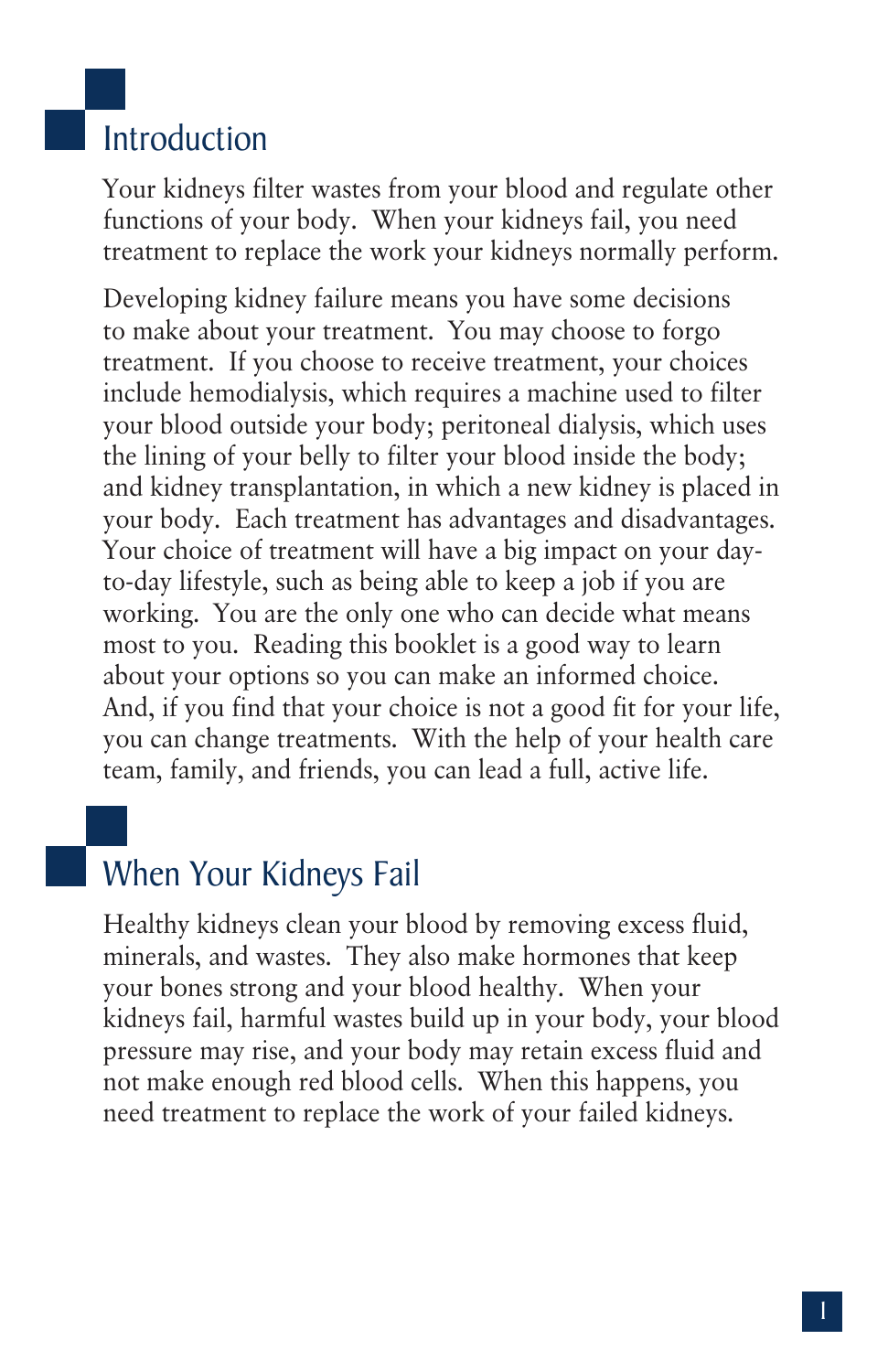# **Treatment Choice: Hemodialysis**

#### Purpose

Hemodialysis cleans and filters your blood using a machine to temporarily rid your body of harmful wastes, extra salt, and extra water. Hemodialysis helps control blood pressure and helps your body keep the proper balance of important chemicals such as potassium, sodium, calcium, and bicarbonate .

Dialysis can replace part of the function of your kidneys. Diet, medications, and fluid limits are often needed as well. Your diet, fluids, and the number of medications you need will depend on which treatment you choose.

#### How Hemodialysis Works

dialyzer is a canister connected to the hemodialysis machine. Hemodialysis uses a special filter called a dialyzer that functions as an artificial kidney to clean your blood. The



Hemodialysis.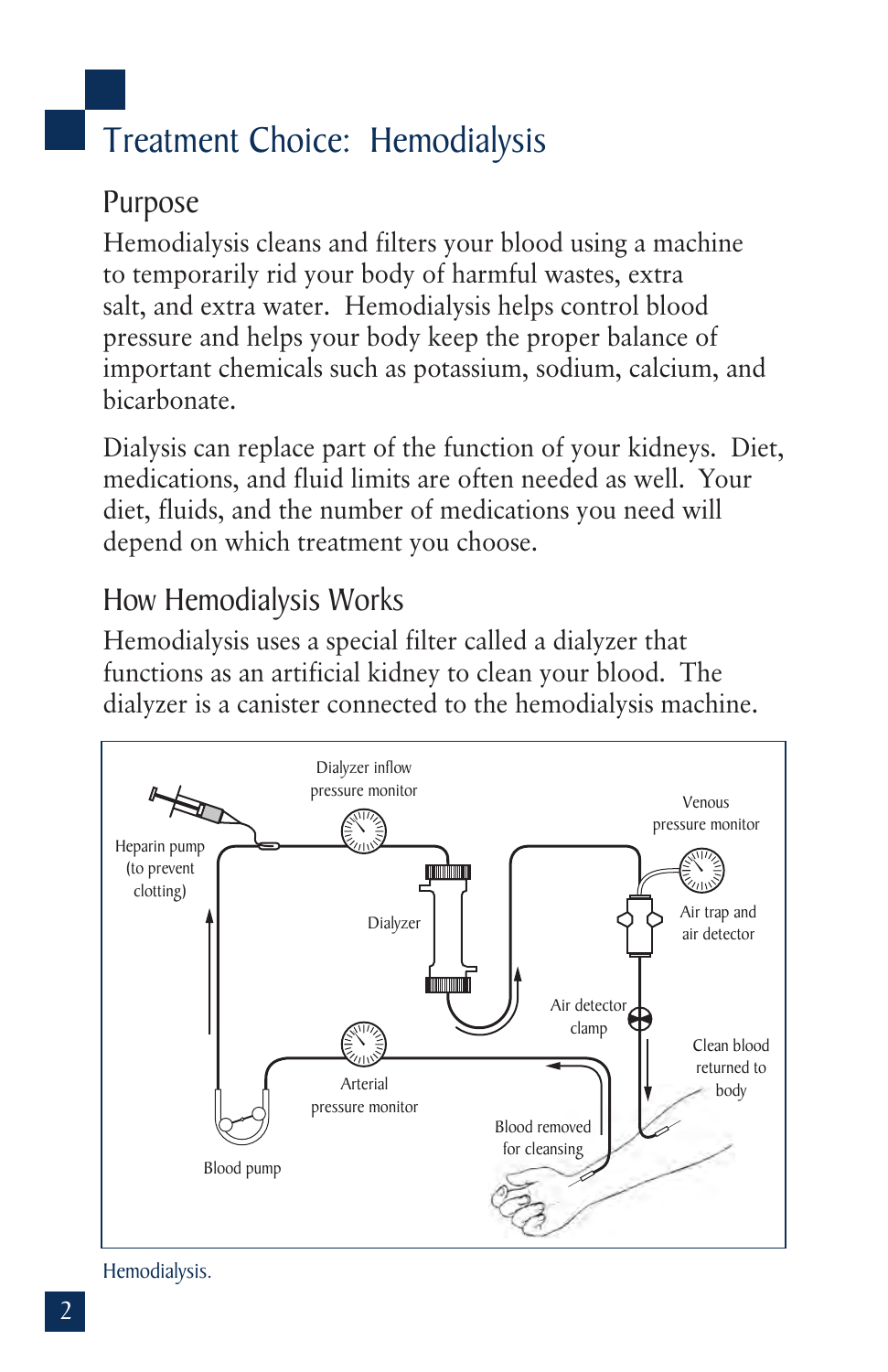dialyzer, which filters out wastes, extra salt, and extra water.<br>Then the cleaned blood flows through another set of tubes During treatment, your blood travels through tubes into the back into your body. The hemodialysis machine monitors blood flow and removes wastes from the dialyzer .

Hemodialysis is usually done three times a week. Each treatment lasts from 3 to 5 or more hours. During treatment, you can read, write, sleep, talk, or watch TV.

#### Getting Ready

Several months before your first hemodialysis treatment, an access to your bloodstream will need to be created. You

 types of access are a fistula and a may need to stay overnight in the hospital, but many patients have their access created on an outpatient basis. This access provides an efficient way for blood to be carried from your body to the dialyzer and back without causing discomfort. The two main graft.

• A surgeon makes a fistula by using your own blood vessels; an artery is connected directly to a vein, usually in your forearm. The increased



Arteriovenous fistula.

blood flow makes the vein grow larger and stronger so it can be used for repeated needle insertions. This kind of access is the preferred type. It may take several weeks to be ready for use.

• A graft connects an artery to a vein by using a synthetic tube. It doesn't need to develop as a fistula does, so it can be used sooner after placement. But a graft is more likely to have problems with infection and clotting.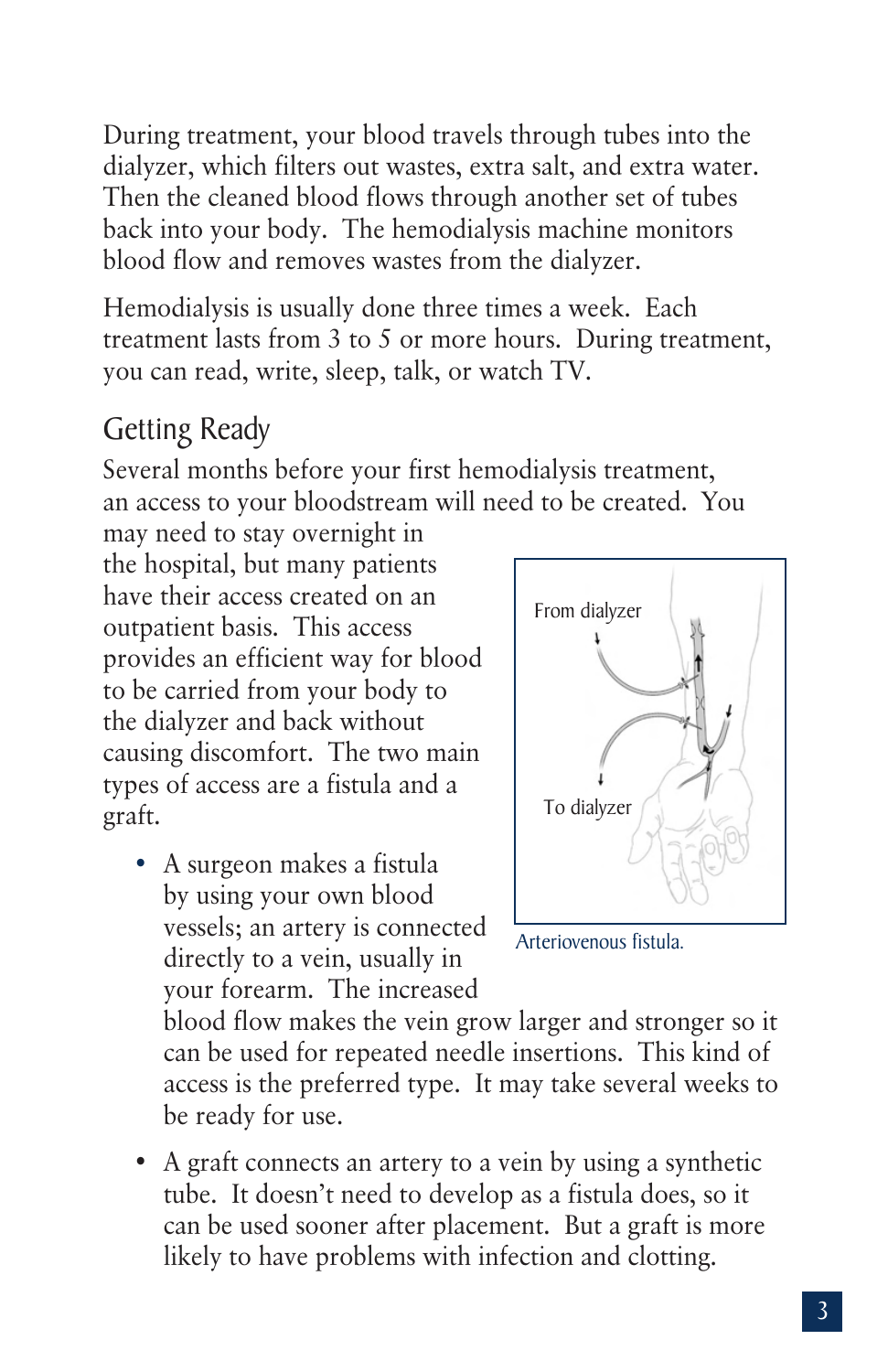

#### Graft.

Before dialysis, needles are placed into the access to draw out the blood.

hemodialysis treatments. You may need to use a catheter—a If your kidney disease has progressed quickly, you may not have time to get a permanent vascular access before you start small, soft tube inserted into a vein in your neck, chest, or



leg near the groin—as a temporary access. Some people use a catheter for long-term access as well. Catheters that will be needed for more than about 3 weeks are designed to be placed under the skin to increase comfort and reduce complications.

For more information about vascular access, see the National Institute of Diabetes and Digestive and Kidney Diseases (NIDDK) fact sheet *Vascular Access* Catheter for temporary access.<br>*for Hemodialysis*.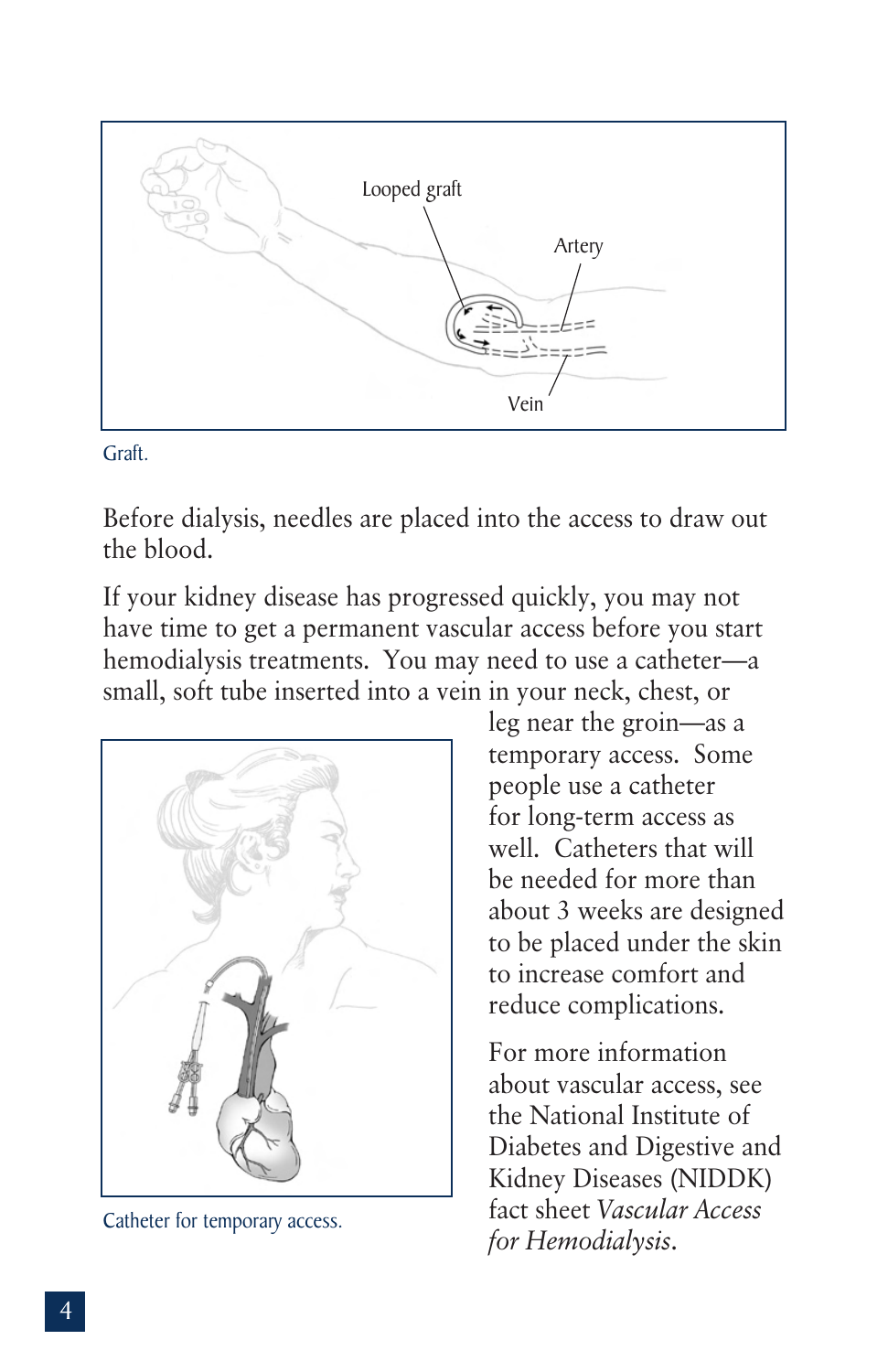#### Who Performs Hemodialysis

dialysis schedule if you work or have children to care for. Hemodialysis is most often done in a dialysis center by patient care technicians who are supervised by nurses. Medicare pays for three hemodialysis treatments each week. If you choose in-center treatment, you will have a fixed time slot three times per week on Monday-Wednesday-Friday or Tuesday-Thursday-Saturday. If you do not get the time slot you want at first, you can ask to be put on a waiting list for the time slot you prefer. For a special event, you may be able to trade times with someone else. You will want to think about the Some centers offer in-center nocturnal dialysis. This treatment is done for a longer period at night, while you sleep at the center. Getting more dialysis means fewer diet and fluid limits, and this treatment leaves your days free for work, child care, hobbies, or other tasks.

closer to replacing the steady work healthy kidneys do. You can choose to learn how to do your own hemodialysis treatments at home. When you are the only patient, it is possible to do longer or more frequent dialysis, which comes Daily home hemodialysis (DHHD) is done 5 to 7 days per week for 2 to 3 hours at a time, and you set the schedule. If your health plan will pay for more than three treatments, you might do the short treatments in the mornings or in the evenings. Nocturnal home hemodialysis (NHHD) is done 3 to 6 nights per week while you sleep. Either DHHD or NHHD will allow a more normal diet and fluids, with fewer blood pressure and other medications. Most programs want people doing hemodialysis at home to have a trained partner in the home while they do treatments. Learning to do home hemodialysis is like learning to drive a car—it takes a few weeks and is scary at first, but then it becomes routine. The dialysis center provides the machine and training, plus 24-hour support if you have a question or problem. New machines for home dialysis are smaller and easier to use than in-center ones.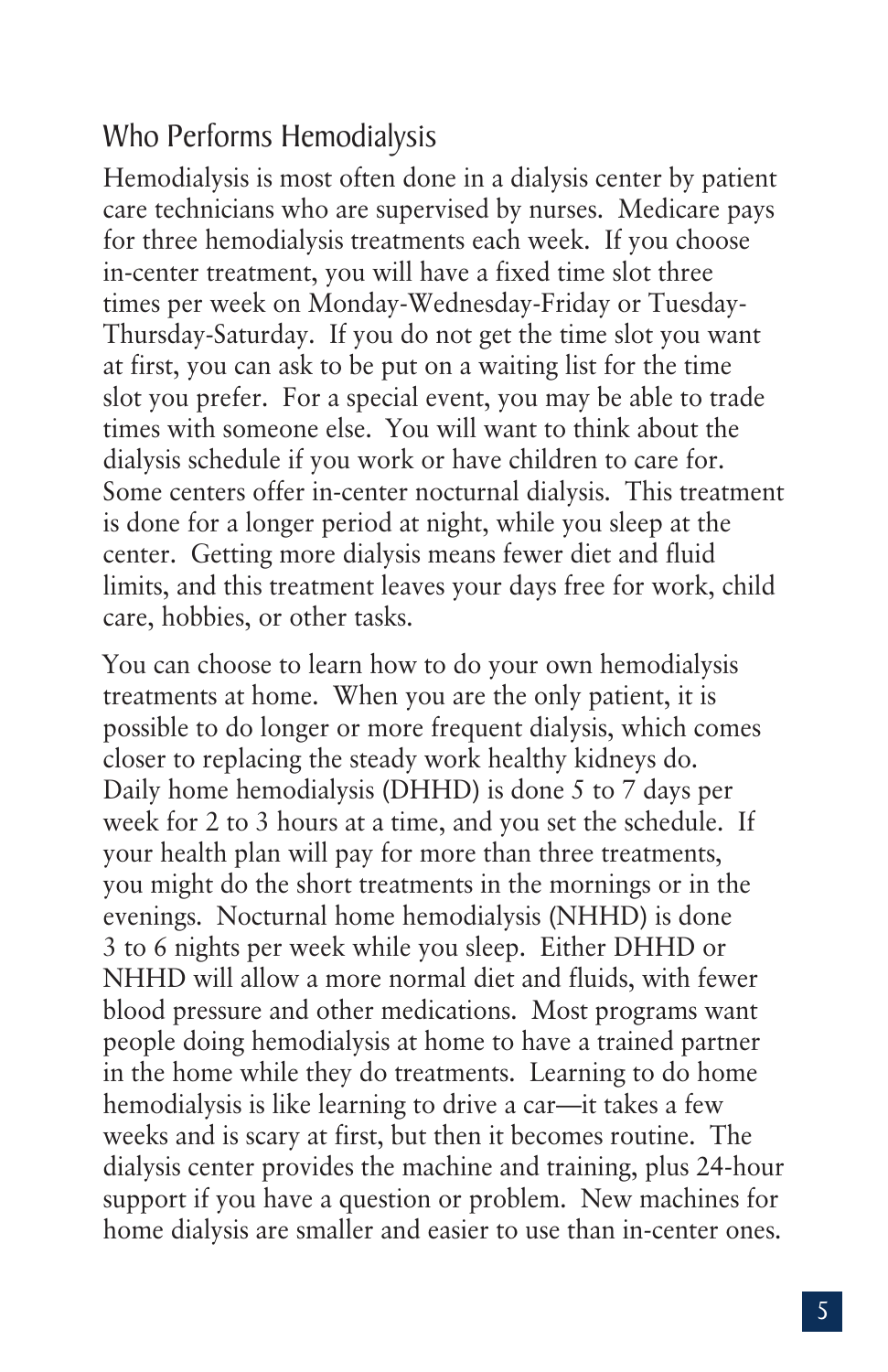(www.medicare.gov/dialysis) with quality ratings for each. You have a choice of dialysis centers, and most towns have more than one center to choose from. You can visit a center to see if it has the treatments you want or the time slot you need. Some centers will let you use a laptop or cell phone or have visitors, and others will not. Medicare has a list of all U.S. centers on its Dialysis Facility Compare website Your health plan may have a list of centers you can use. If you choose in-center treatment, you may want the center to be close to your home to reduce your travel time. If you do a home treatment, once you are trained you only need to visit the center once a month. So, the center can be as far away as you are willing to travel once a month.

#### Possible Complications

Vascular access problems are the most common reason for hospitalization among people on hemodialysis. Common problems include infection, blockage from clotting, and poor blood flow. These problems can keep your treatments from working. You may need to undergo repeated surgeries in order to get a properly functioning access .

Other problems can be caused by rapid changes in your body's water and chemical balance during treatment. Muscle cramps and hypotension—a sudden drop in blood pressure—are two common side effects. Hypotension can make you feel weak, dizzy, or sick to your stomach.

You'll probably need a few months to adjust to hemodialysis. should always report them to your doctor and dialysis staff. Side effects can often be treated quickly and easily, so you You can avoid many side effects if you follow a proper diet, limit your liquid intake, and take your medicines as directed.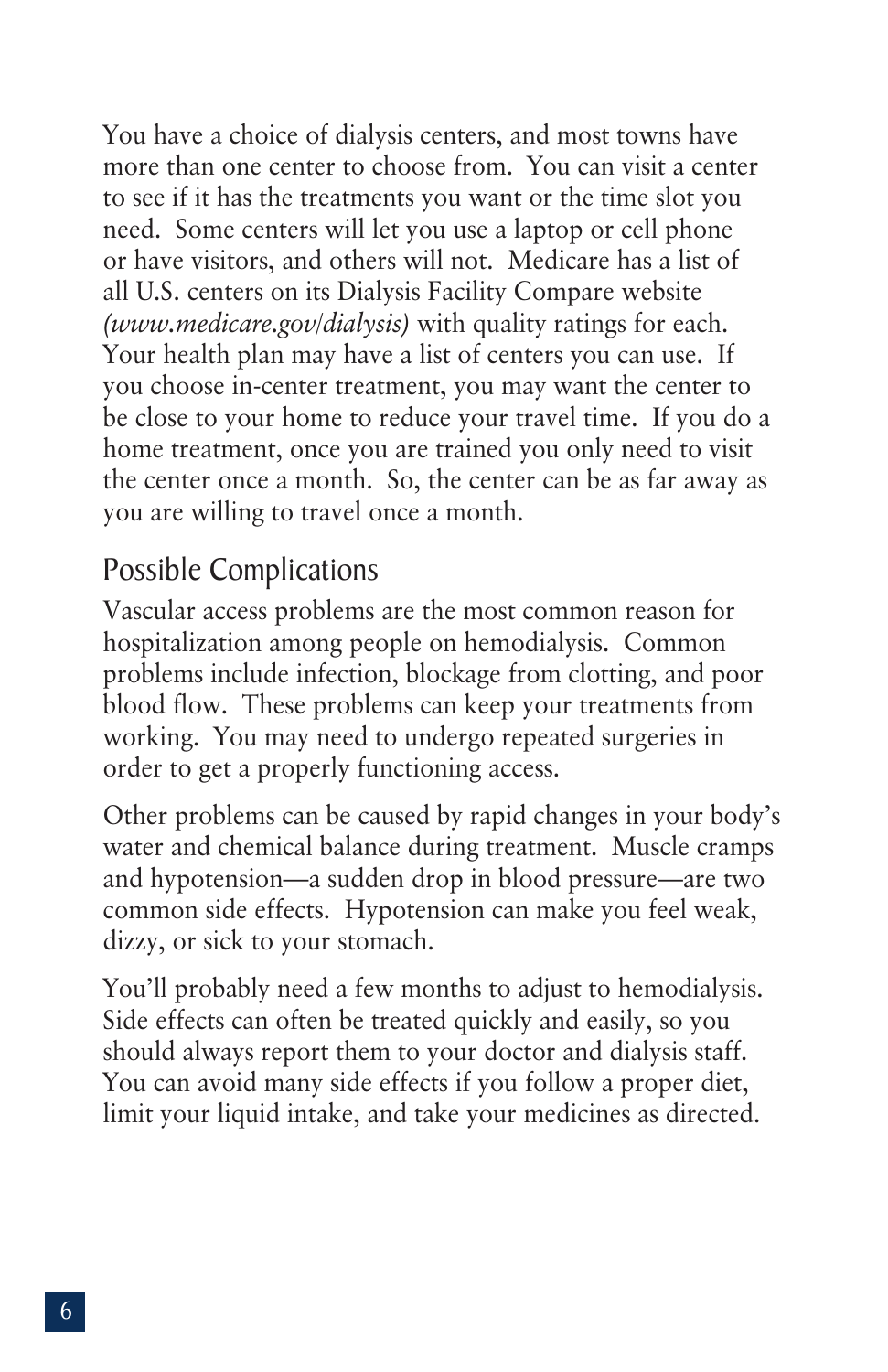#### Diet for Hemodialysis

Hemodialysis and a proper diet help reduce the wastes that build up in your blood. A dietitian is available at all dialysis centers to help you plan meals according to your doctor's orders. When choosing foods, remember to

- eat balanced amounts of high-protein foods such as meat, chicken, and fish.
- bananas and oranges; vegetables; chocolate; and nuts . • control the amount of potassium you eat. Potassium is a mineral found in salt substitutes; some fruits, such as Too much potassium can be dangerous to your heart.
- limit how much you drink. When your kidneys aren't working, water builds up quickly in your body. Too much liquid makes your tissues swell and can lead to high blood pressure, heart trouble, and cramps and low blood pressure during dialysis.
- avoid salt. Salty foods make you thirsty and make your body hold water.
- limit foods such as milk, cheese, nuts, dried beans, and dark colas. These foods contain large amounts of the mineral phosphorus . Too much phosphorus in your blood causes calcium to be pulled from your bones, which makes them weak and brittle and can cause arthritis. To prevent bone problems, your doctor may give you special medicines, which you must take with meals every day as directed.

For more information about choosing the right foods, see the NIDDK booklet *Eat Right to Feel Right on Hemodialysis* .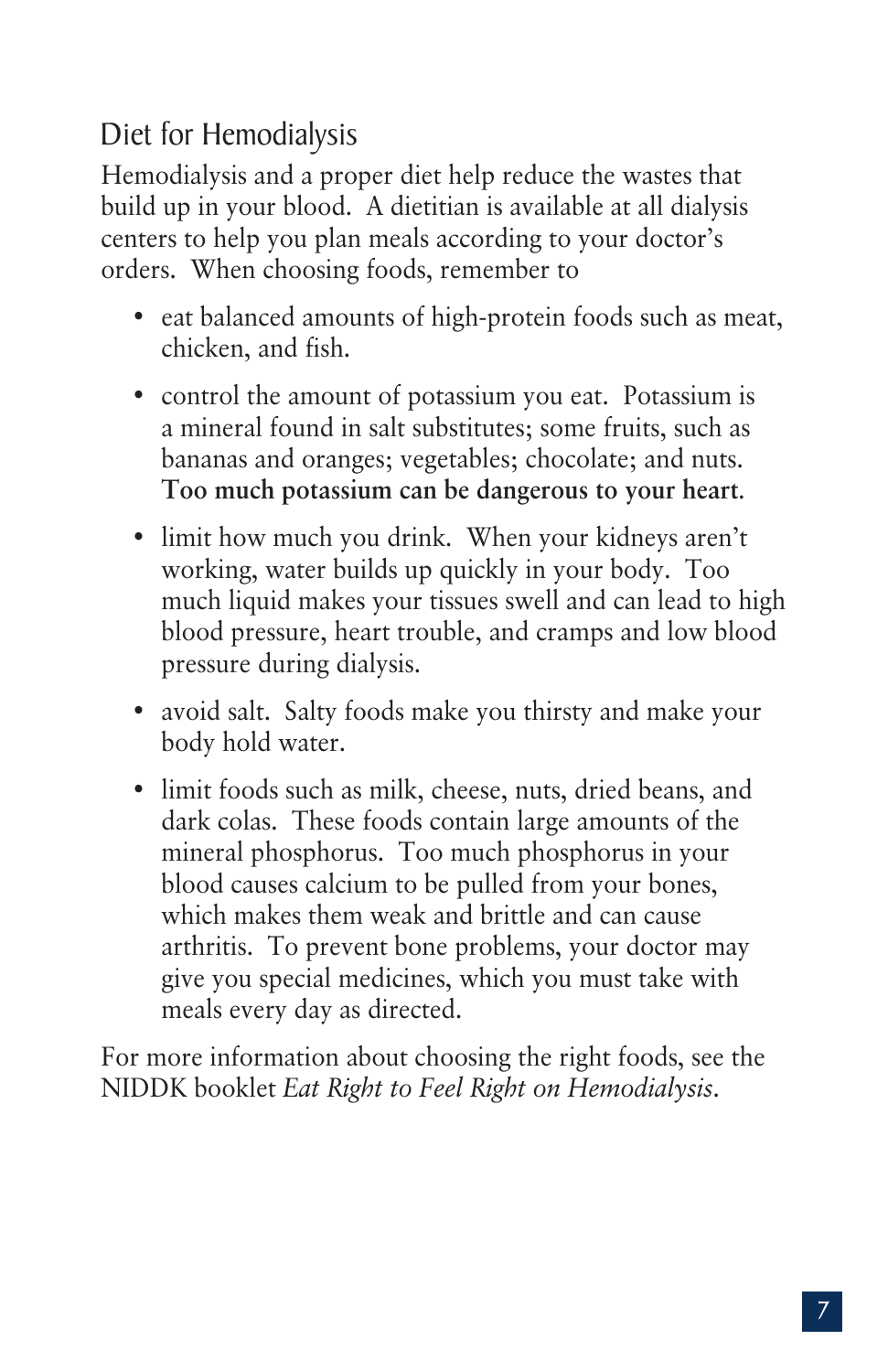#### Pros and Cons

Each person responds differently to similar situations. What may be a negative factor for one person may be a positive one for another. See a list of the general advantages and disadvantages of in-center and home hemodialysis below.

#### In-Center Hemodialysis

#### Pros

- + Facilities are widely available .
- + Trained professionals are with you at all times .
- + You can get to know other patients .
- + You don't have to have a partner or keep equipment in your home.

#### **Cons**

- Treatments are scheduled by the center and are relatively fixed.
- You must travel to the center for treatment.
- – This treatment has the strictest diet and fluid limits of all.
- – You will need to take—and pay for—more medications.
- You may have more frequent ups and downs in how you feel from day to day.
- – It may take a few hours to feel better after a treatment.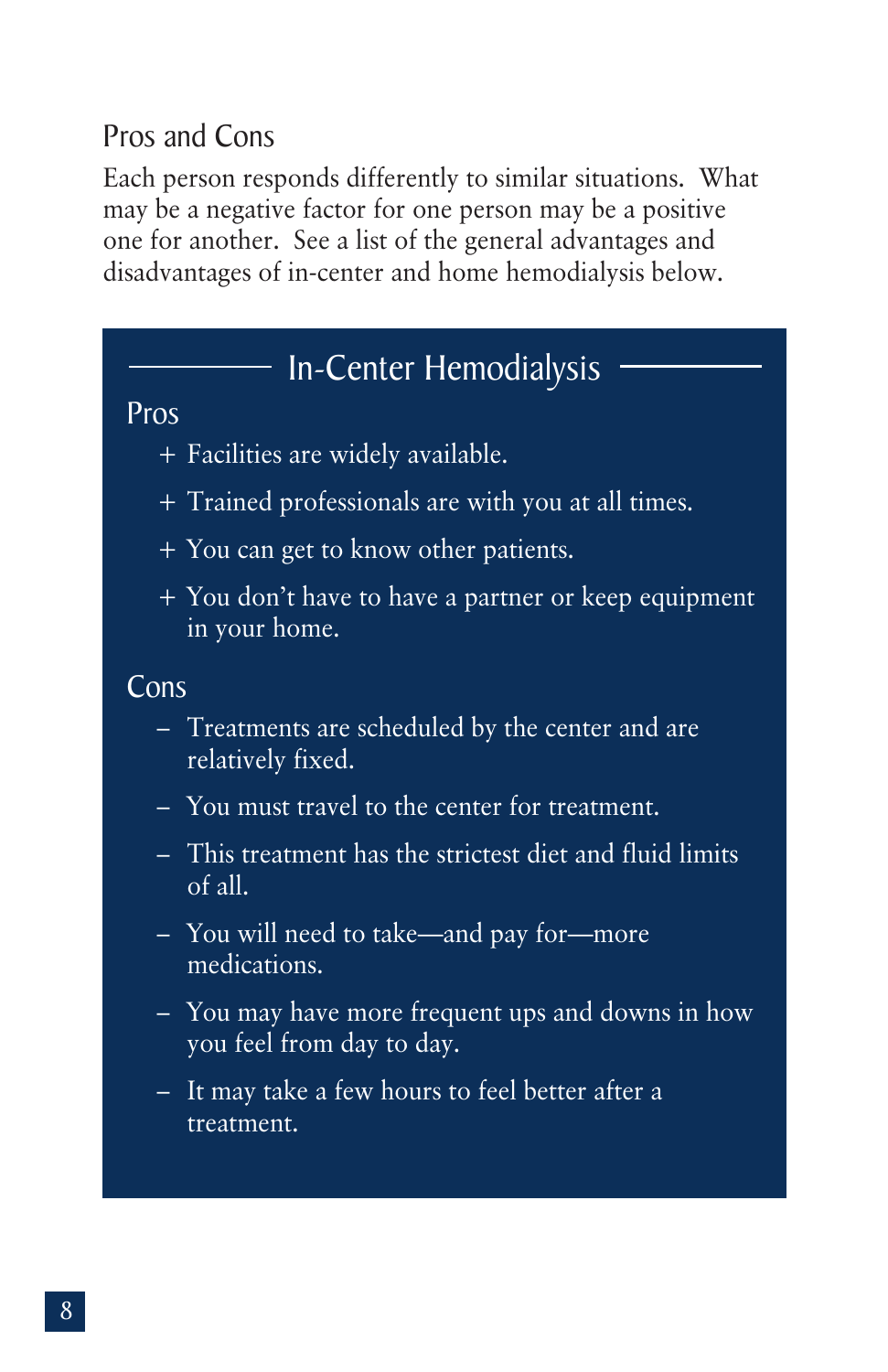#### Home Hemodialysis

#### Pros

- + You can do it at the times you choose—but you still must do it as often as your doctor orders.
- + You don't have to travel to a center .
- + You gain a sense of independence and control over your treatment.
- + Newer machines require less space .
- + You will have fewer ups and downs in how you feel from day to day.
- + Home hemodialysis is more work-friendly than incenter treatment.
- + Your diet and fluids will be much closer to normal .
- + You can take along new, portable machines on car trips, in campers, or on airplanes.
- + You can spend more time with your loved ones .

#### **Cons**

- You must have a partner.
- Helping with treatments may be stressful to your family.
- You and your partner need training.
- You need space for storing the machine and supplies at home.
- You may need to take a leave of absence from work to complete training.
- You will need to learn to put in the dialysis needles.
- Daily and nocturnal home hemodialysis are not yet offered in all locations .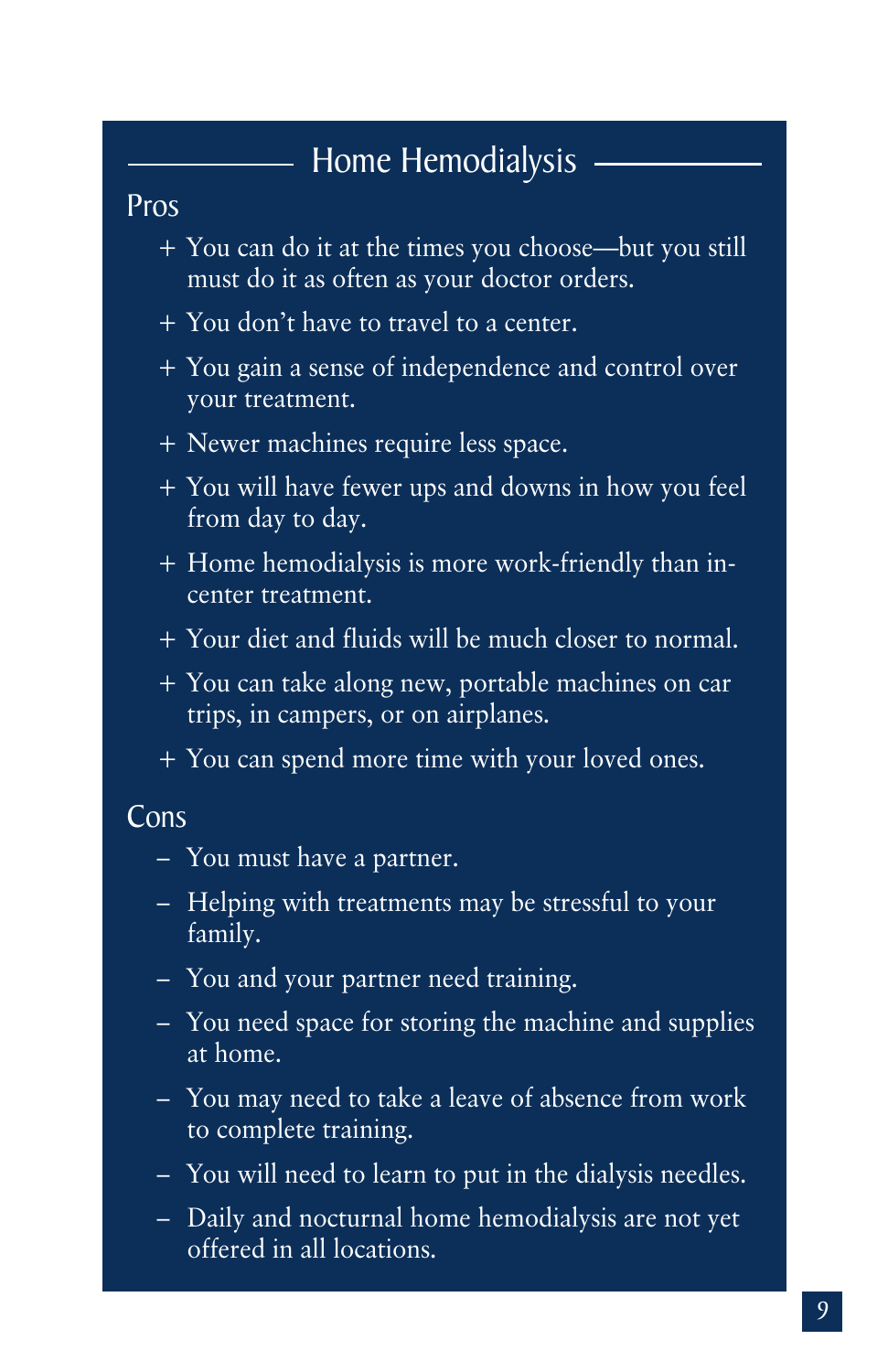#### Working with Your Health Care Team

Questions you may want to ask:

- Is hemodialysis the best treatment choice for me? Why?
- If I'm treated at a center, can I go to the center of my choice?
- What should I look for in a dialysis center?
- Will my kidney doctor see me at dialysis?
- What does hemodialysis feel like?
- What is self-care dialysis?
- Is home hemodialysis available in my area? How long does it take to learn? Who will train my partner and me?
- What kind of blood access is best for me?
- As a hemodialysis patient, will I be able to keep working? Can I have treatments at night?
- How much should I exercise?
- Who will be on my health care team? How can these people help me?
- With whom can I talk about finances, sexuality, or family concerns?
- How/where can I talk with other people who have faced this decision?

For more information about hemodialysis, see the NIDDK booklet *Treatment Methods for Kidney Failure: Hemodialysis* . Or see the chart on pages 22 and 23 that summarizes three treatment options.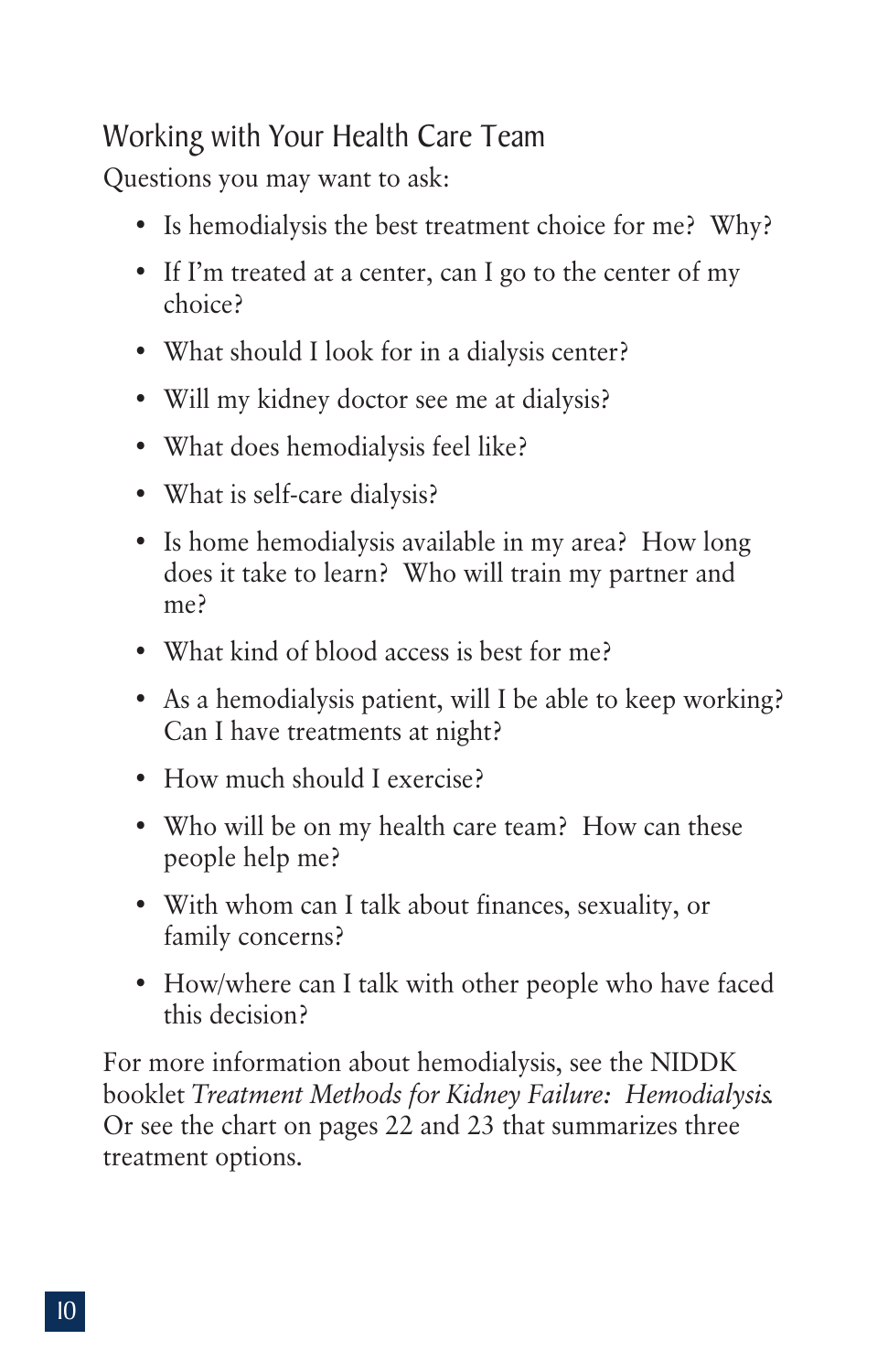# Treatment Choice: Peritoneal Dialysis

#### Purpose

Peritoneal dialysis is another procedure that removes wastes, chemicals, and extra water from your body. This type of dialysis uses the lining of your abdomen, or belly, to filter your blood. This lining is called the peritoneal membrane and acts as the artificial kidney.

#### How Peritoneal Dialysis Works

A mixture of minerals and sugar dissolved in water, called dialysis solution, travels through a catheter into your belly.<br>The sugar—called dextrose—draws wastes, chemicals, and extra water from the tiny blood vessels in your peritoneal



Peritoneal dialysis.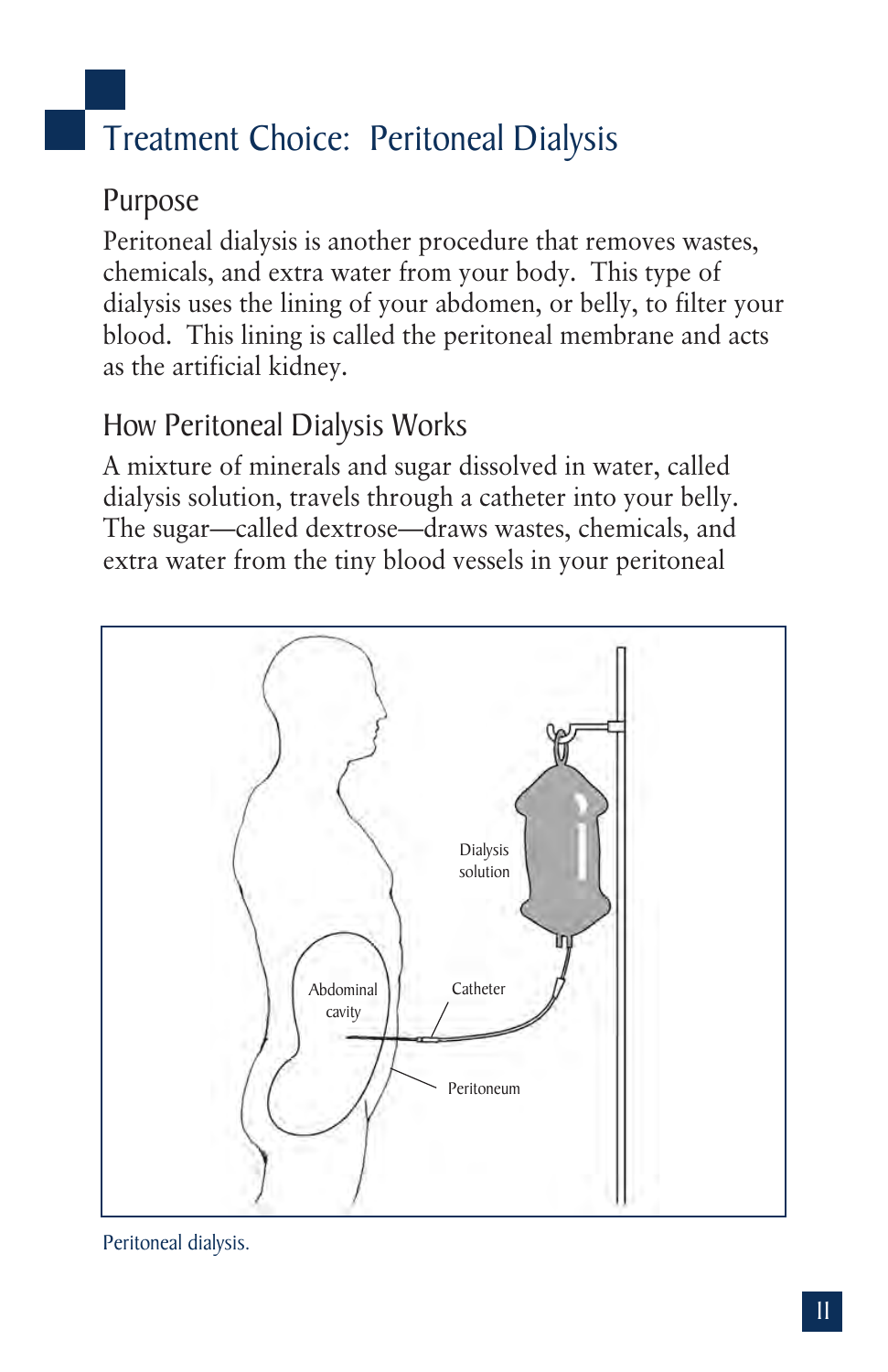membrane into the dialysis solution. After several hours, the used solution is drained from your abdomen through the tube, taking the wastes from your blood with it. Then your abdomen is refilled with fresh dialysis solution, and the cycle is repeated. The process of draining and refilling is called an exchange.

## Getting Ready

Before your first treatment, a surgeon places a catheter into your abdomen or chest. The catheter tends to work better if there is adequate time—usually from 10 days to 2 or 3 weeks—for the insertion site to heal. Planning your dialysis access can improve treatment success. This catheter stays there permanently to help transport the dialysis solution to and from your abdomen.

#### Types of Peritoneal Dialysis

Three types of peritoneal dialysis are available.

• **Continuous Ambulatory Peritoneal Dialysis (CAPD)**  CAPD requires no machine and can be done in any clean, well-lit place. With CAPD, your blood is always being cleaned. The dialysis solution passes from a plastic bag through the catheter and into your abdomen, where it stays for several hours with the catheter sealed. The time period that dialysis solution is in your abdomen is called the dwell time. Next, you drain the dialysis solution into an empty bag for disposal. You then refill your abdomen with fresh dialysis solution so the cleaning process can begin again. With CAPD, the dialysis solution stays in your abdomen for a dwell time of 4 to 6 hours, or more. The process of draining the used dialysis solution and replacing it with fresh solution takes about 30 to 40 minutes. Most people change the dialysis solution at least four times a day and sleep with solution in their abdomens at night. With CAPD, it's not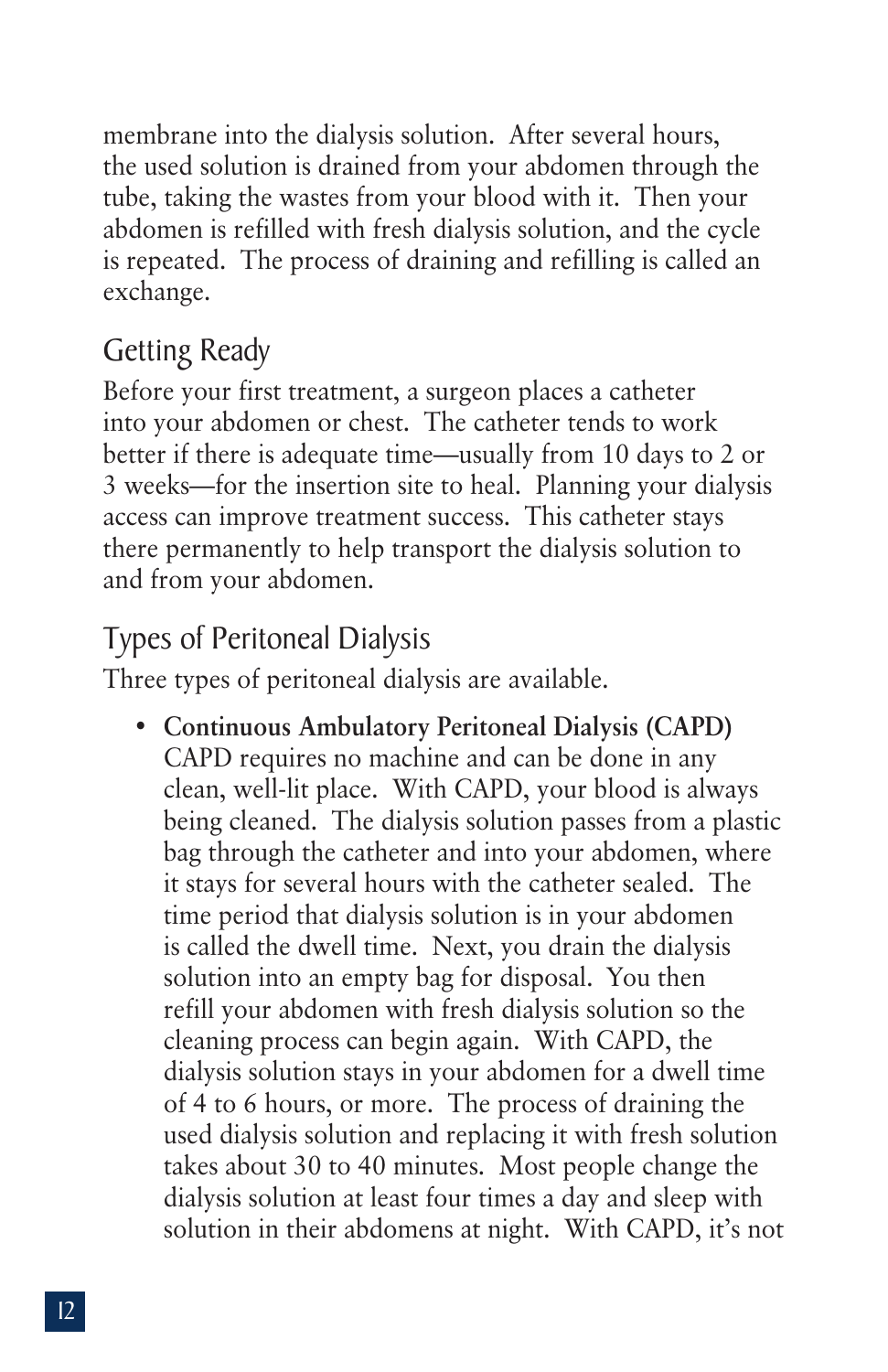necessary to wake up and perform dialysis tasks during the night.

• **Continuous Cycler-assisted Peritoneal Dialysis (CCPD)**  CCPD uses a machine called a cycler to fill and empty your abdomen three to five times during the night while you sleep. In the morning, you begin one exchange with a dwell time that lasts the entire day. You may do an additional exchange in the middle of the afternoon without the cycler to increase the amount of waste removed and to reduce the amount of fluid left behind in your body.

#### • **Combination of CAPD and CCPD**

 peritoneum filters wastes slowly, you may need a If you weigh more than 175 pounds or if your combination of CAPD and CCPD to get the right dialysis dose. For example, some people use a cycler at night but also perform one exchange during the day. Others do four exchanges during the day and use a minicycler to perform one or more exchanges during the night. You'll work with your health care team to determine the best schedule for you.

#### Who Performs Peritoneal Dialysis

Both types of peritoneal dialysis are usually performed by the patient without help from a partner. CAPD is a form of selftreatment that needs no machine. However, with CCPD, you need a machine to drain and refill your abdomen.

#### Possible Complications

The most common problem with peritoneal dialysis is peritonitis, a serious abdominal infection . This infection can occur if the opening where the catheter enters your body becomes infected or if contamination occurs as the catheter is connected or disconnected from the bags. Infection is less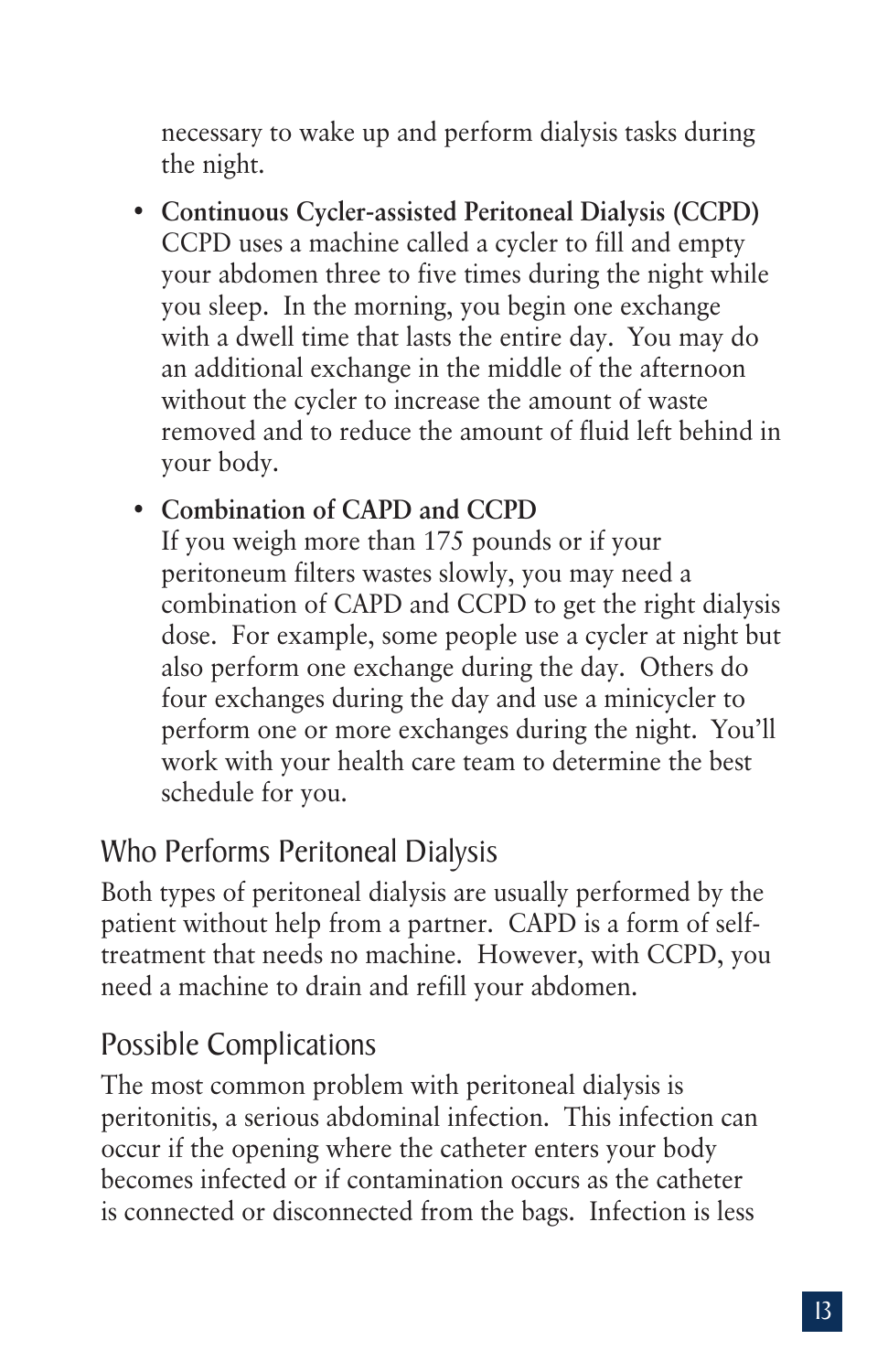common in presternal catheters, which are placed in the chest. Peritonitis requires antibiotic treatment by your doctor.

To avoid peritonitis, you must be careful to follow procedures exactly and learn to recognize the early signs of peritonitis, which include fever, unusual color or cloudiness of the used fluid, and redness or pain around the catheter. Report these signs to your doctor or nurse immediately so that peritonitis can be treated quickly to avoid additional problems.

#### Diet for Peritoneal Dialysis

A peritoneal dialysis diet is slightly different from an in-center hemodialysis diet.

- You'll still need to limit salt and liquids, but you may be able to have more of each, compared with in-center hemodialysis.
- You must eat more protein.
- You may have different restrictions on potassium. You may even need to eat high-potassium foods.
- You may need to cut back on the number of calories you eat because there are calories in the dialysis fluid that may cause you to gain weight.

Your doctor and a dietitian who specializes in helping people with kidney failure will be able to help you plan your meals.

#### Pros and Cons

Each type of peritoneal dialysis has advantages and disadvantages.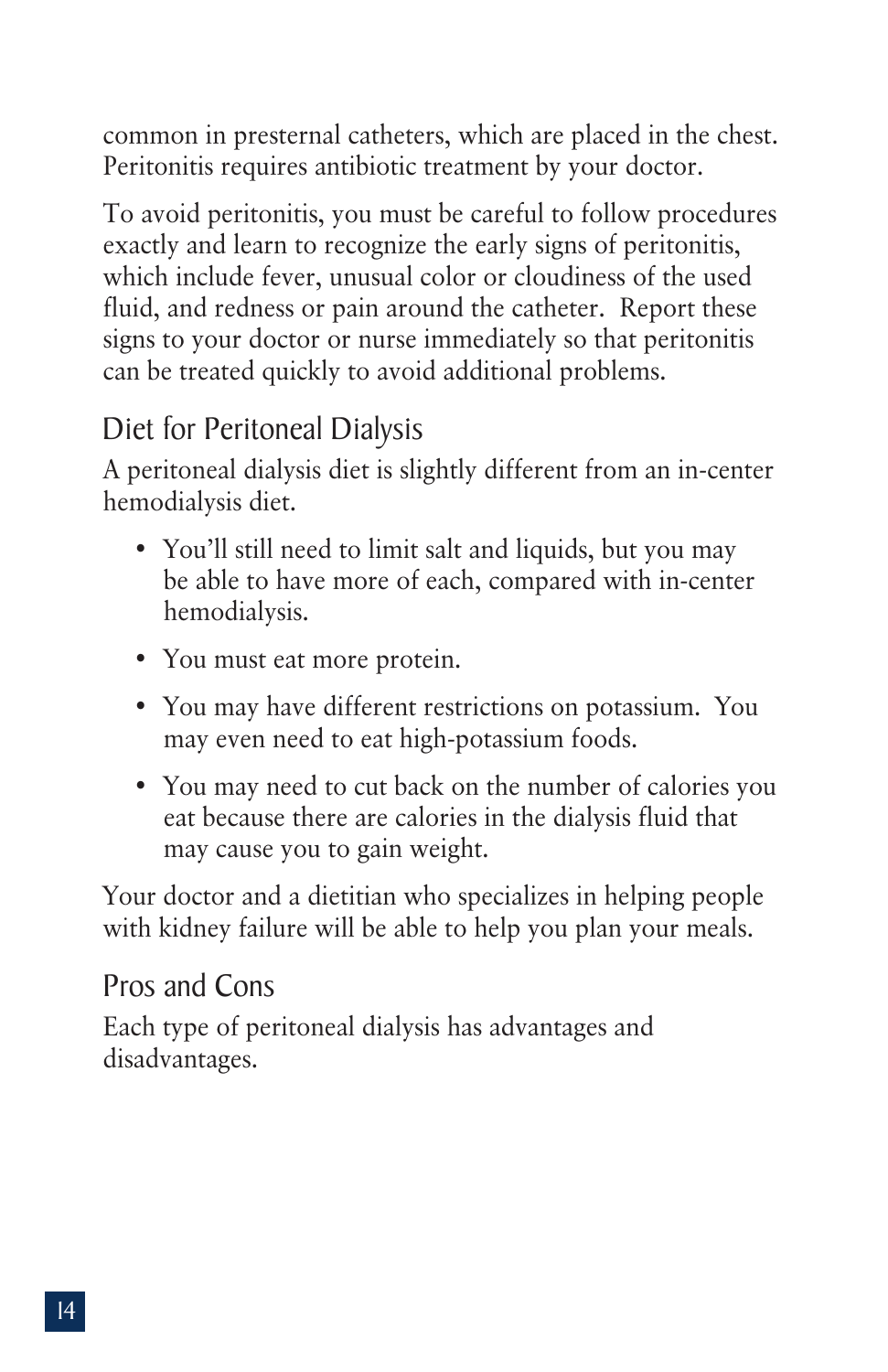## Peritoneal Dialysis

#### **CAPD** Pros

- + You can do it alone.
- + You can do it at times you choose as long as you perform the required number of exchanges each day .
- + You can do it in many locations.
- + You don't need a machine.
- + You won't have the ups and downs that many patients on hemodialysis feel.
- + You don't need to travel to a center three times a week.

#### Cons

- It can disrupt your daily schedule.
- It is a continuous treatment, and all exchanges must be performed 7 days a week.

#### **CCPD**

#### Pros

- + You can do it at night, mainly while you sleep .
- + You are free from performing exchanges during the day.

#### Cons

- – You need a machine .
- – Your movement at night is limited by your connection to the cycler.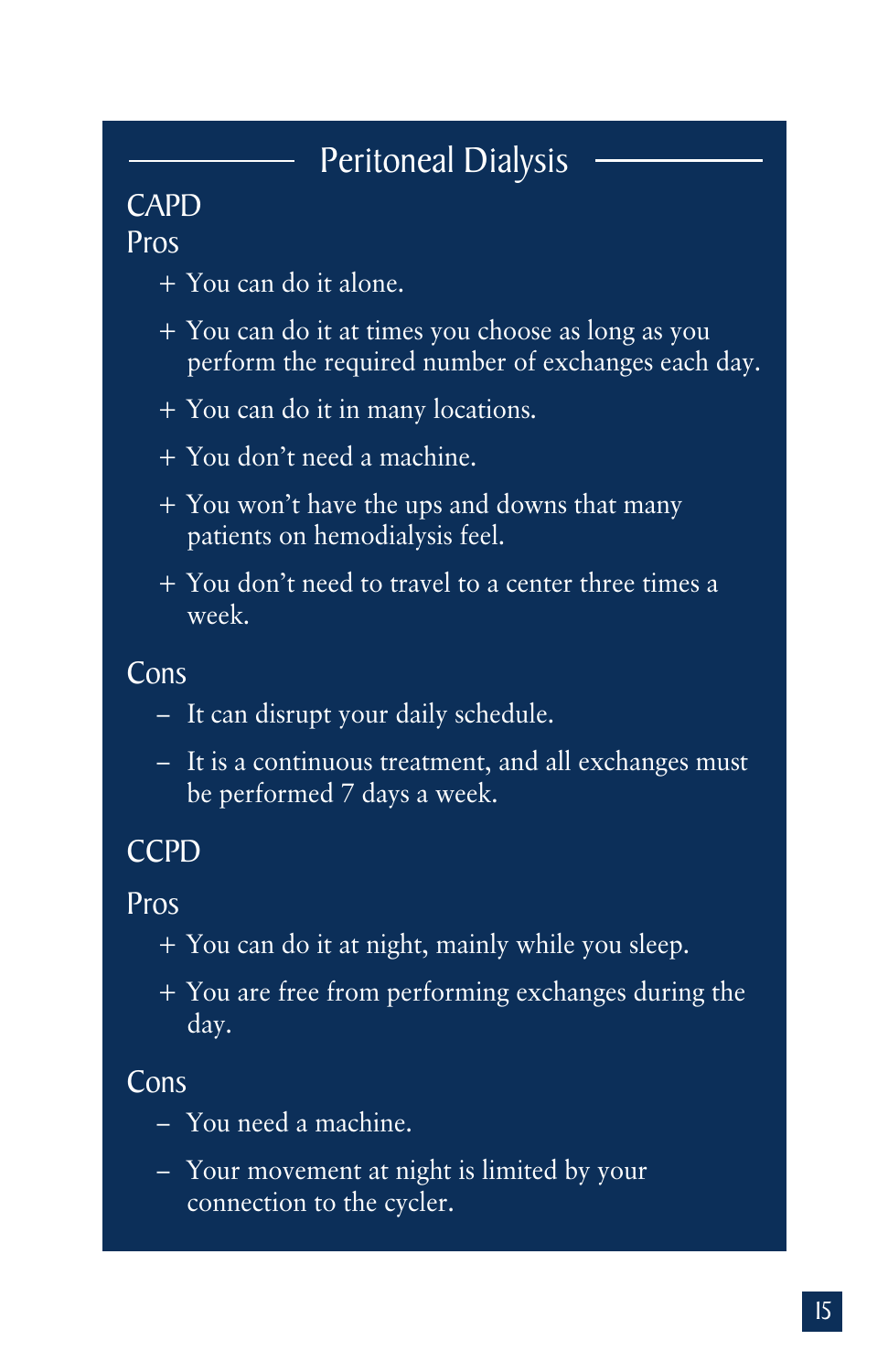#### Working with Your Health Care Team

Questions you may want to ask:

- Is peritoneal dialysis the best treatment choice for me? Why? If yes, which type is best?
- How long will it take me to learn how to do peritoneal dialysis?
- What does peritoneal dialysis feel like?
- How will peritoneal dialysis affect my blood pressure?
- How will I know if I have peritonitis? How is it treated?
- As a peritoneal dialysis patient, will I be able to continue working?
- How much should I exercise?
- Where do I store supplies?
- How often do I see my doctor?
- Who will be on my health care team? How can these people help me?
- Whom do I contact with problems?
- With whom can I talk about finances, sexuality, or family concerns?
- How/where can I talk with other people who have faced this decision?

For more information about peritoneal dialysis, see the NIDDK booklet *Treatment Methods for Kidney Failure: Peritoneal Dialysis* . Or see the chart on pages 22 and 23 that summarizes three treatment options.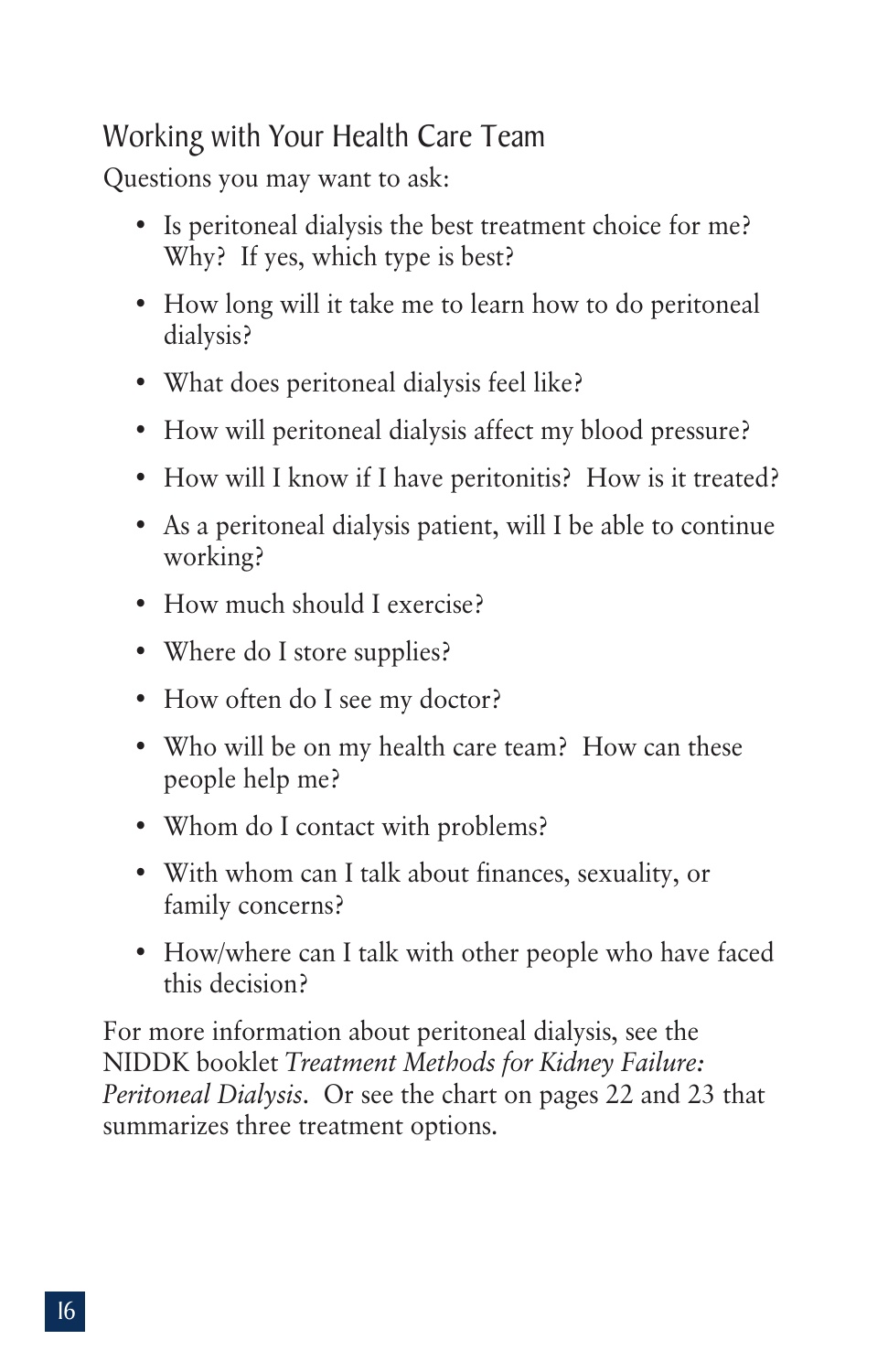#### Dialysis Is Not a Cure

Hemodialysis and peritoneal dialysis are treatments that help replace the work your kidneys did. These treatments help you feel better and live longer, but they don't cure kidney failure . Although patients with kidney failure are now living longer than ever, over the years kidney disease can cause problems such as heart disease, bone disease, arthritis, nerve damage, infertility, and malnutrition. These problems won't go away with dialysis, but doctors now have new and better ways to prevent or treat them. You should discuss these complications and their treatments with your doctor.

# Treatment Choice: Kidney Transplantation

#### Purpose

Kidney transplantation surgically places a healthy kidney from another person into your body. The donated kidney does enough of the work that your two failed kidneys used to do to keep you healthy and symptom free .

#### How Kidney Transplantation Works

right away or may take up to a few weeks to make urine. A surgeon places the new kidney inside your lower abdomen and connects the artery and vein of the new kidney to your artery and vein. Your blood flows through the donated kidney, which makes urine, just like your own kidneys did when they were healthy. The new kidney may start working Unless your own kidneys are causing infection or high blood pressure, they are left in place.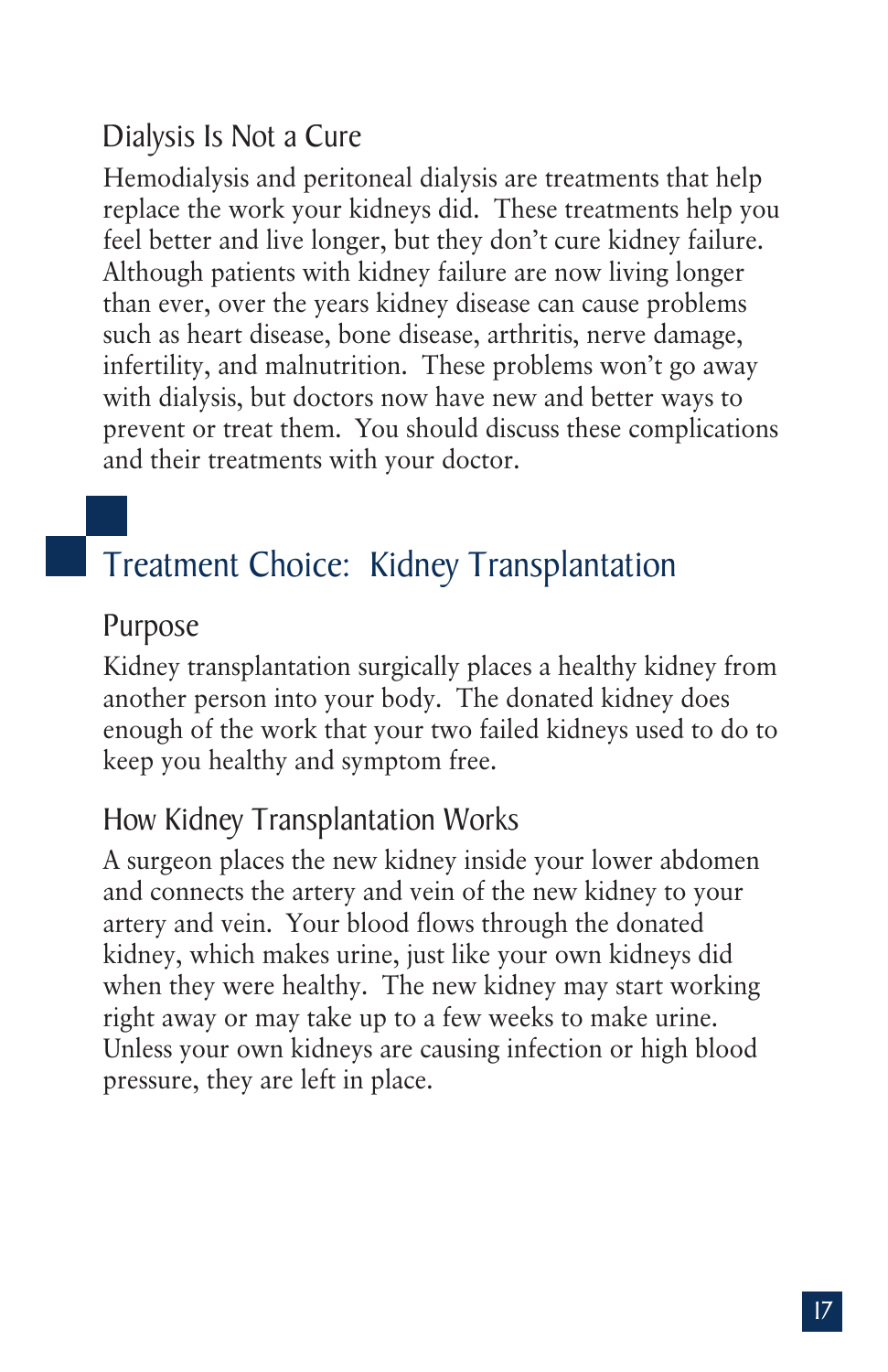

Kidney transplantation.

# Getting Ready

The transplantation process has many steps. First, talk with your doctor because transplantation isn't for everyone. You could have a condition that would make transplantation dangerous or unlikely to succeed.

 donor may be related or unrelated—usually a spouse or a You may receive a kidney from a deceased donor—a person who has recently died—or from a living donor. A living friend. If you don't have a living donor, you're placed on a waiting list for a deceased donor kidney. The wait for a deceased donor kidney can be several years.

The transplant team considers three factors in matching kidneys with potential recipients. These factors help predict whether your body's immune system will accept the new kidney or reject it.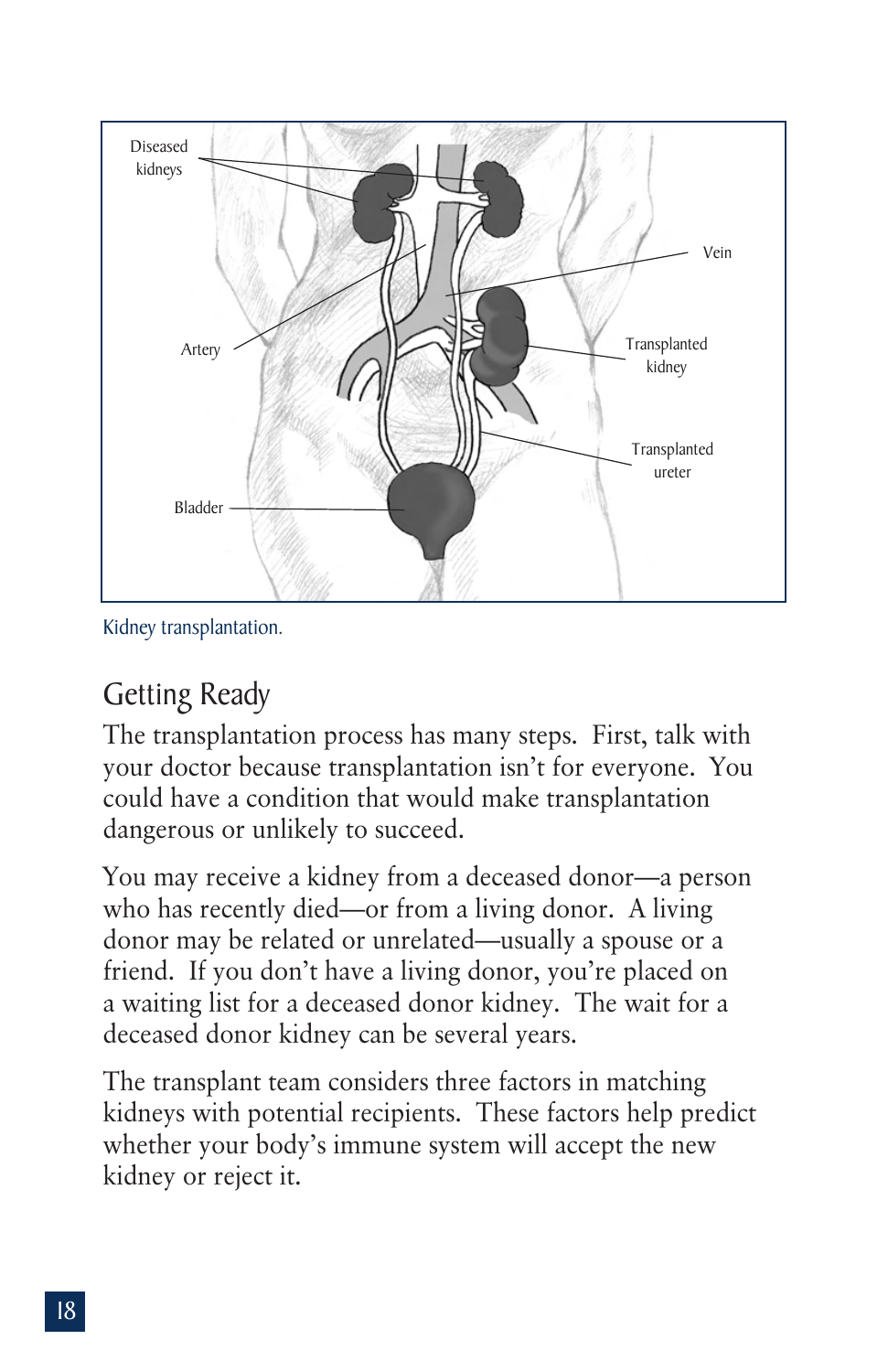- **Blood type.** Your blood type (A, B, AB, or O) must be compatible with the donor's. Blood type is the most important matching factor.
- six important HLAs, three inherited from each parent. • **Human leukocyte antigens (HLAs).** Your cells carry Family members are most likely to have a complete match. You may still receive a kidney if the HLAs aren't a complete match as long as your blood type is compatible with the organ donor's and other tests show no problems with matching.
- • **Cross-matching antigens.** The last test before implanting an organ is the cross-match . A small sample of your blood will be mixed with a sample of the organ donor's blood in a tube to see if there's a reaction. If no reaction occurs, the result is called a negative cross-match, and the transplant operation can proceed.

#### The Time Kidney Transplantation Takes

How long you'll have to wait for a kidney varies. Because there aren't enough deceased donors for every person who needs a transplant, you must be placed on a waiting list. However, if a voluntary donor gives you a kidney, the transplant can be scheduled as soon as you're both ready . Avoiding the long wait is a major advantage of living donation .

The surgery takes 3 to 4 hours. The usual hospital stay is about a week. After you leave the hospital, you'll have regular follow-up visits.

In a living donation, the donor will probably stay in the hospital about the same amount of time. However, a new technique for removing a kidney for donation uses a smaller incision and may make it possible for the donor to leave the hospital in 2 to 3 days.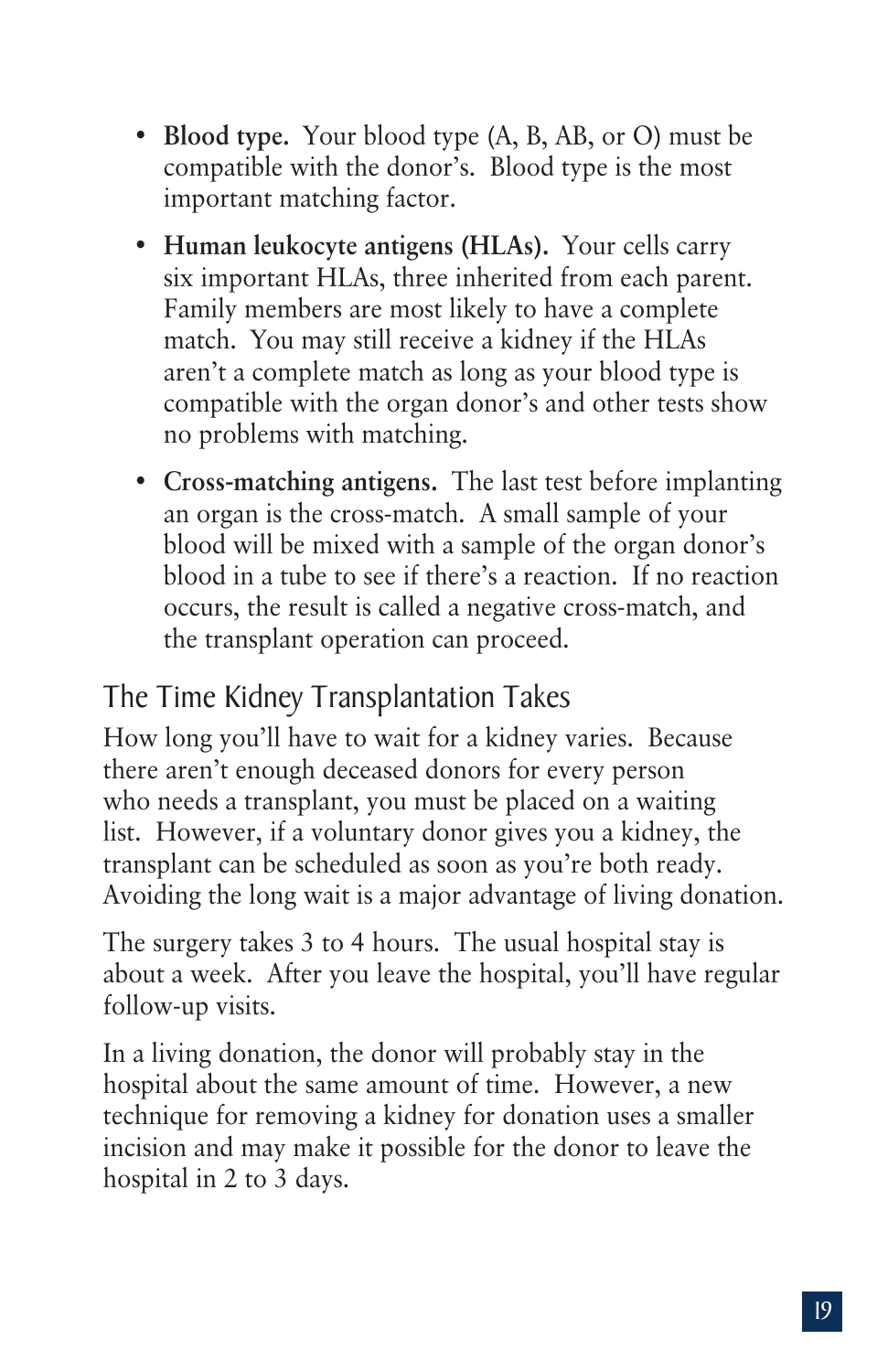Between 85 and 90 percent of transplants from deceased donors are working 1 year after surgery. Transplants from living relatives often work better than transplants from unrelated or deceased donors because they're usually a closer match.

#### Possible Complications

how good the match, your body may reject your new kidney. Transplantation is the closest thing to a cure. But no matter A common cause of rejection is not taking medication as prescribed.

medicines can't stop your body from rejecting the new kidney. Your doctor will give you medicines called immunosuppressants to help prevent your body's immune system from attacking the kidney, a process called rejection. You'll need to take immunosuppressants every day for as long as the transplanted kidney is functioning. Sometimes, however, even these If this happens, you'll go back to some form of dialysis and possibly wait for another transplant.

Immunosuppressants weaken your immune system, which can lead to infections. Some medicines may also change your appearance. Your face may get fuller; you may gain weight or develop acne or facial hair. Not all patients have these problems, though, and diet and makeup can help.

cancer. Some immunosuppressants can cause cataracts, diabetes, Immunosuppressants work by diminishing the ability of immune cells to function. In some patients, over long periods of time, this diminished immunity can increase the risk of developing extra stomach acid, high blood pressure, and bone disease.<br>When used over time, these drugs may also cause liver or kidney damage in a few patients.

#### Diet for Kidney Transplantation

Diet for transplant patients is less limited than it is for dialysis patients, although you may still have to cut back on some foods.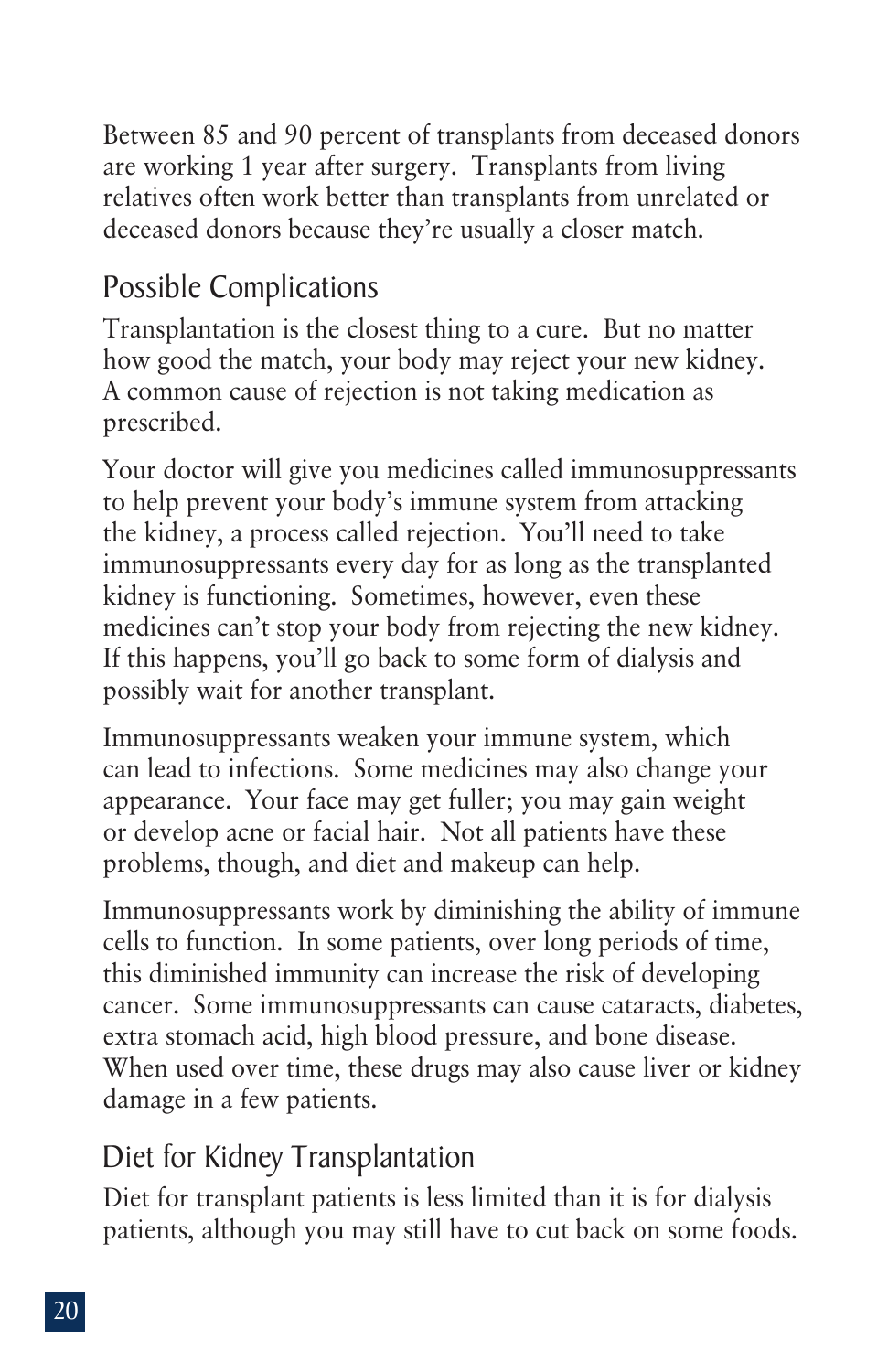Your diet will probably change as your medicines, blood values, weight, and blood pressure change.

- • **You may need to count calories.** Your medicine may give you a bigger appetite and cause you to gain weight.
- You may have to eat less salt. Your medications may cause your body to retain sodium, leading to high blood pressure.

#### Pros and Cons

Kidney transplantation has advantages and disadvantages. See the list below.

# - Kidney Transplantation <del>·</del>

i<br>I

Pros

- + A transplanted kidney works like a normal kidney .
- + You may feel healthier and "more normal ."
- + You have fewer diet restrictions .
- + You won't need dialysis.
- + Patients who successfully go through the selection process have a higher chance of living a longer life.

#### Cons

- It requires major surgery.
- You may need to wait for a donor.
- – Your body may reject the new kidney, so one transplant may not last a lifetime .
- – You'll need to take immunosuppressants, which may cause complications.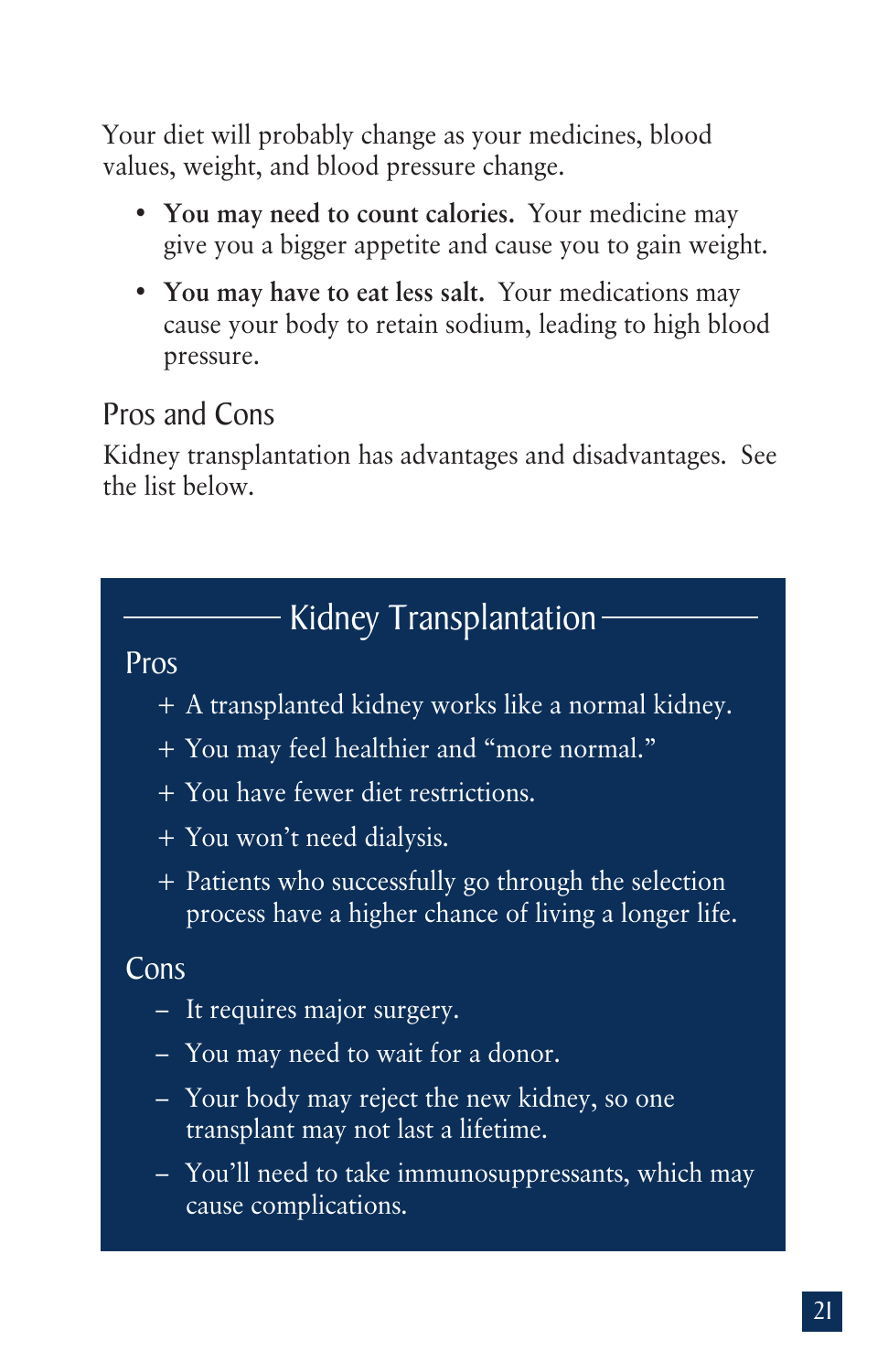#### Working with Your Health Care Team

Questions you may want to ask:

- Is transplantation the best treatment choice for me? Why?
- What are my chances of having a successful transplant?

|                           | Hemodialysis<br>In Center                                                        |                                                                                                                                                       |  |
|---------------------------|----------------------------------------------------------------------------------|-------------------------------------------------------------------------------------------------------------------------------------------------------|--|
| Schedule                  | Three treatments a week<br>for 3 to 5 hours or more.                             | Home<br>More flexibility in determining<br>your schedule of treatments.                                                                               |  |
| Location                  | Dialysis center.                                                                 | Home.                                                                                                                                                 |  |
| Availability              | Available in most<br>communities; may require<br>travel in some rural areas.     | Generally available, but<br>not widely used because of<br>equipment requirements.                                                                     |  |
| Equipment and<br>Supplies | No equipment or supplies<br>in the home.                                         | Hemodialysis machine<br>connected to plumbing; chair.                                                                                                 |  |
| <b>Training Required</b>  | Little training required;<br>clinic staff perform most<br>tasks.                 | You and a helper must attend<br>several training sessions.                                                                                            |  |
| Diet                      | Must limit fluids, sodium, potassium, and phosphorus.                            |                                                                                                                                                       |  |
| Level of Freedom          | Little freedom during<br>treatments. Greater<br>freedom on nontreatment<br>days. | More freedom to set your own<br>schedule. You're still linked to<br>a machine for several hours a<br>week.                                            |  |
| Level of Responsibility   | Some patients prefer to<br>let clinic staff perform<br>all tasks.                | You and your helper are<br>responsible for cleaning and<br>setting up equipment and<br>monitoring vital signs. Can be<br>stressful on family helpers. |  |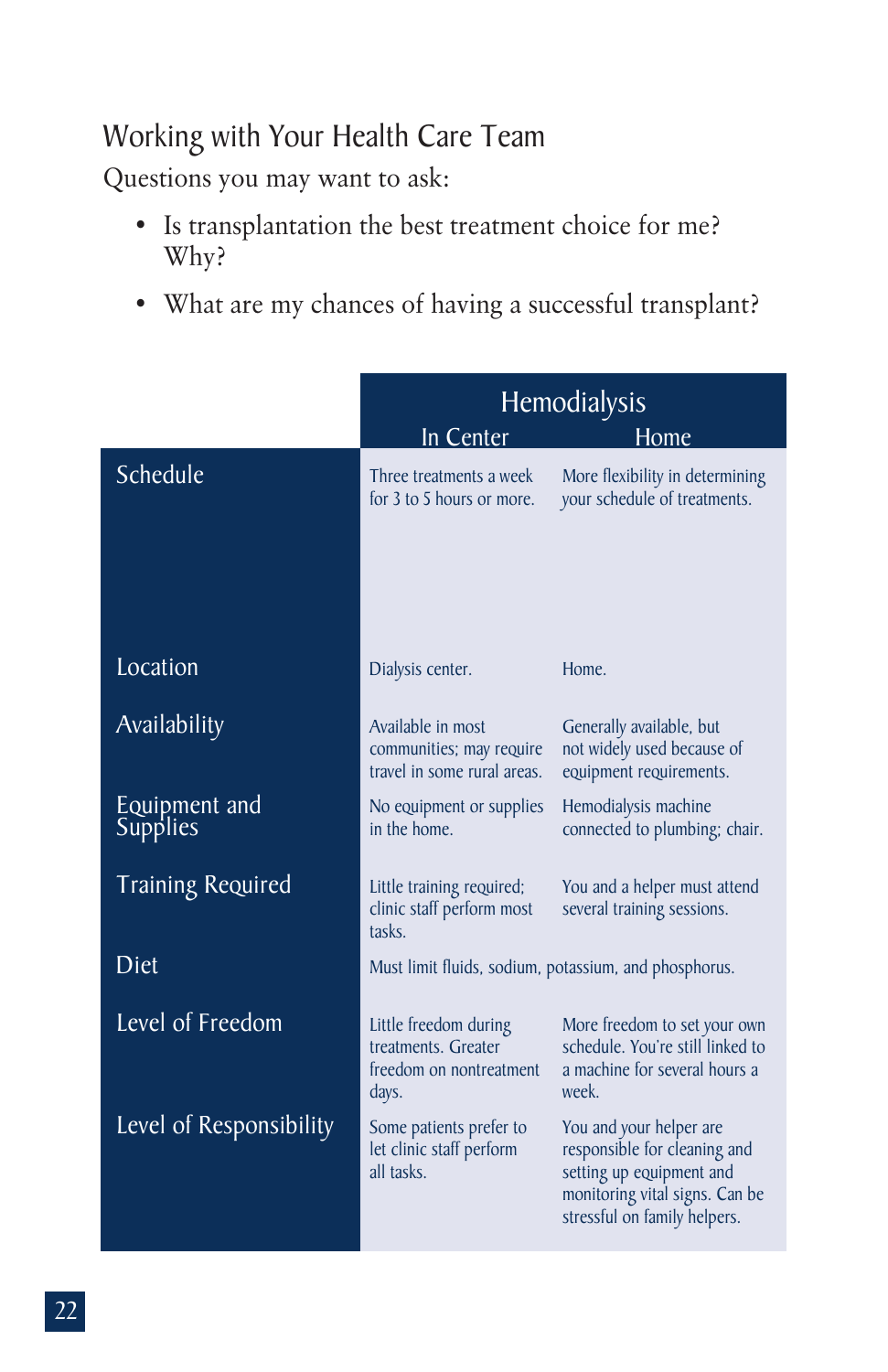- How do I find out whether a family member or friend can donate?
- What are the risks to a family member or friend who donates?

| <b>Peritoneal Dialysis</b>                                                                                          |                                                                                                                      | Kidney Transplantation                                                                                                       |                                                                                                              |  |
|---------------------------------------------------------------------------------------------------------------------|----------------------------------------------------------------------------------------------------------------------|------------------------------------------------------------------------------------------------------------------------------|--------------------------------------------------------------------------------------------------------------|--|
| <b>CAPD</b>                                                                                                         | <b>CCPD</b>                                                                                                          | Deceased                                                                                                                     | Living                                                                                                       |  |
| Four to six exchanges a<br>day, every day.                                                                          | Three to five exchanges a<br>night, every night, with an<br>additional exchange begun<br>first thing in the morning. | You may wait<br>several years<br>before a<br>suitable kidney<br>is available.                                                | If a friend or family<br>member is donating,<br>you can schedule the<br>operation when you're<br>both ready. |  |
|                                                                                                                     |                                                                                                                      | After the operation, you'll have regular<br>checkups with your doctor.                                                       |                                                                                                              |  |
| Any clean environment that allows solution<br>exchanges.                                                            |                                                                                                                      | The transplant operation takes place in a<br>hospital.                                                                       |                                                                                                              |  |
| Widely available.                                                                                                   | Widely available.                                                                                                    | Transplant centers are located throughout<br>the country. However, the demand for<br>kidneys is far greater than the supply. |                                                                                                              |  |
| Bags of dialysis<br>solution take up<br>storage space.                                                              | Cycling machine; bags of<br>dialysis solution.                                                                       | No equipment or supplies needed.                                                                                             |                                                                                                              |  |
| You'll need to attend several training sessions.                                                                    |                                                                                                                      | You'll need to learn about your medications<br>and when to take them.                                                        |                                                                                                              |  |
| Must limit sodium and calories.                                                                                     |                                                                                                                      | Fewer dietary restrictions.                                                                                                  |                                                                                                              |  |
| You can move around.<br>exercise, work, drive,<br>etc., with solution in<br>your abdomen.                           | You're linked to a machine<br>during the night. You're<br>free from exchanges<br>during the day.                     | Offers the greatest amount of freedom.                                                                                       |                                                                                                              |  |
| You must perform<br>You must set up your<br>cycler every night.<br>exchanges four to six<br>times a day, every day. |                                                                                                                      | You must take immunosuppressants every<br>day for as long as the transplanted kidney<br>functions.                           |                                                                                                              |  |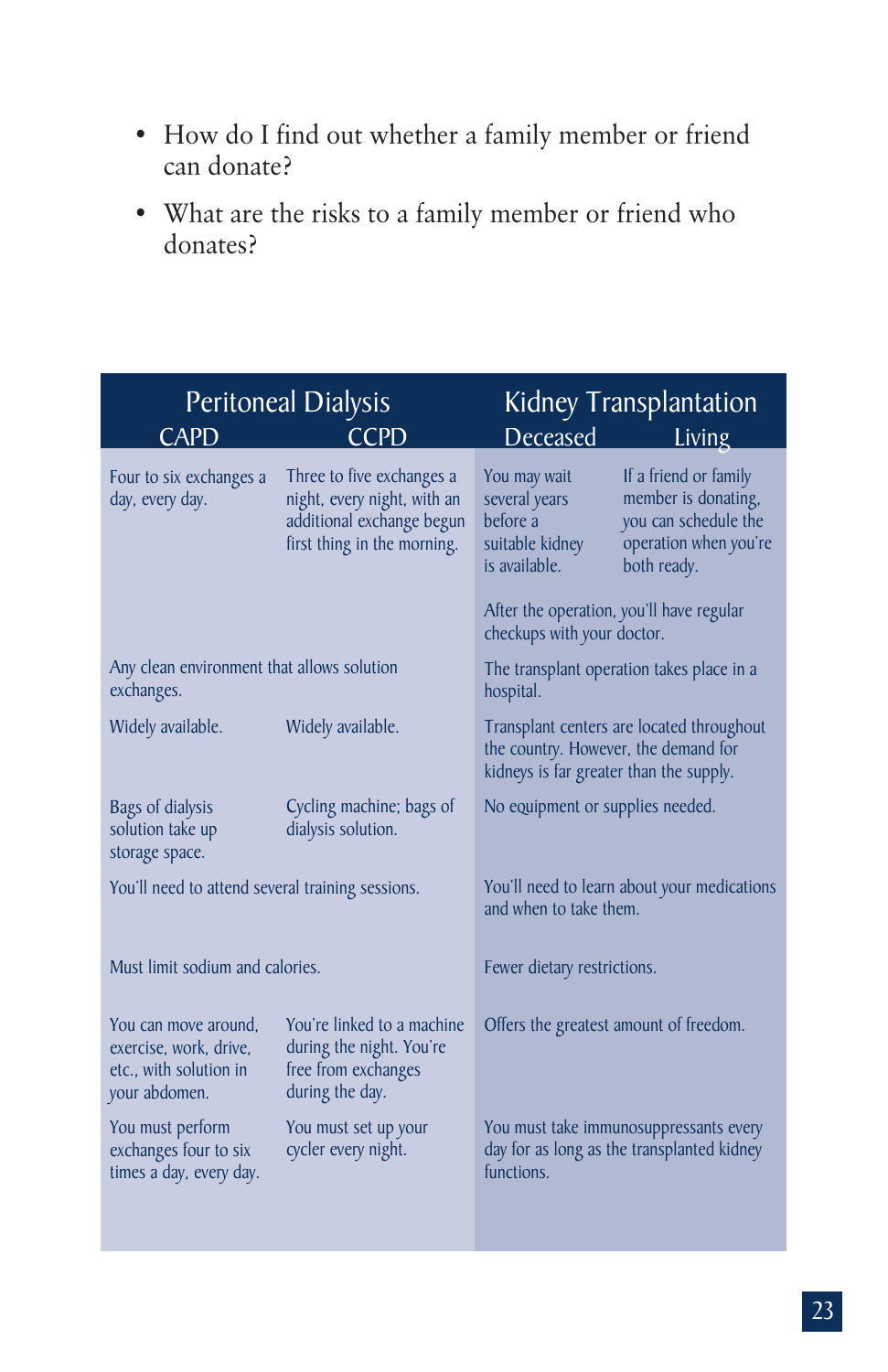- If a family member or friend doesn't donate, how do I get placed on a waiting list for a kidney? How long will I have to wait?
- What symptoms does rejection cause?
- How long does a transplant work?
- What side effects do immunosuppressants cause?
- Who will be on my health care team? How can these people help me?
- With whom can I talk about finances, sexuality, or family concerns?
- How or where can I talk with other people who have faced this decision?

For more information about transplantation, see the NIDDK booklet *Treatment Methods for Kidney Failure: Kidney Transplantation*. Or see the chart on pages 22 and 23 that summarizes three treatment options.

# Treatment Choice: Refusing or Withdrawing from Treatment

For many people, dialysis and transplantation not only extend life but also improve quality of life. For others who have serious ailments in addition to kidney failure, dialysis may seem a burden that only prolongs suffering. You have the right to refuse or withdraw from dialysis. You may want to speak with your spouse, family, religious counselor, or social worker as you make this decision.

If you withdraw from dialysis treatments or refuse to begin them, you may live for a few days or for several weeks, depending on your health and your remaining kidney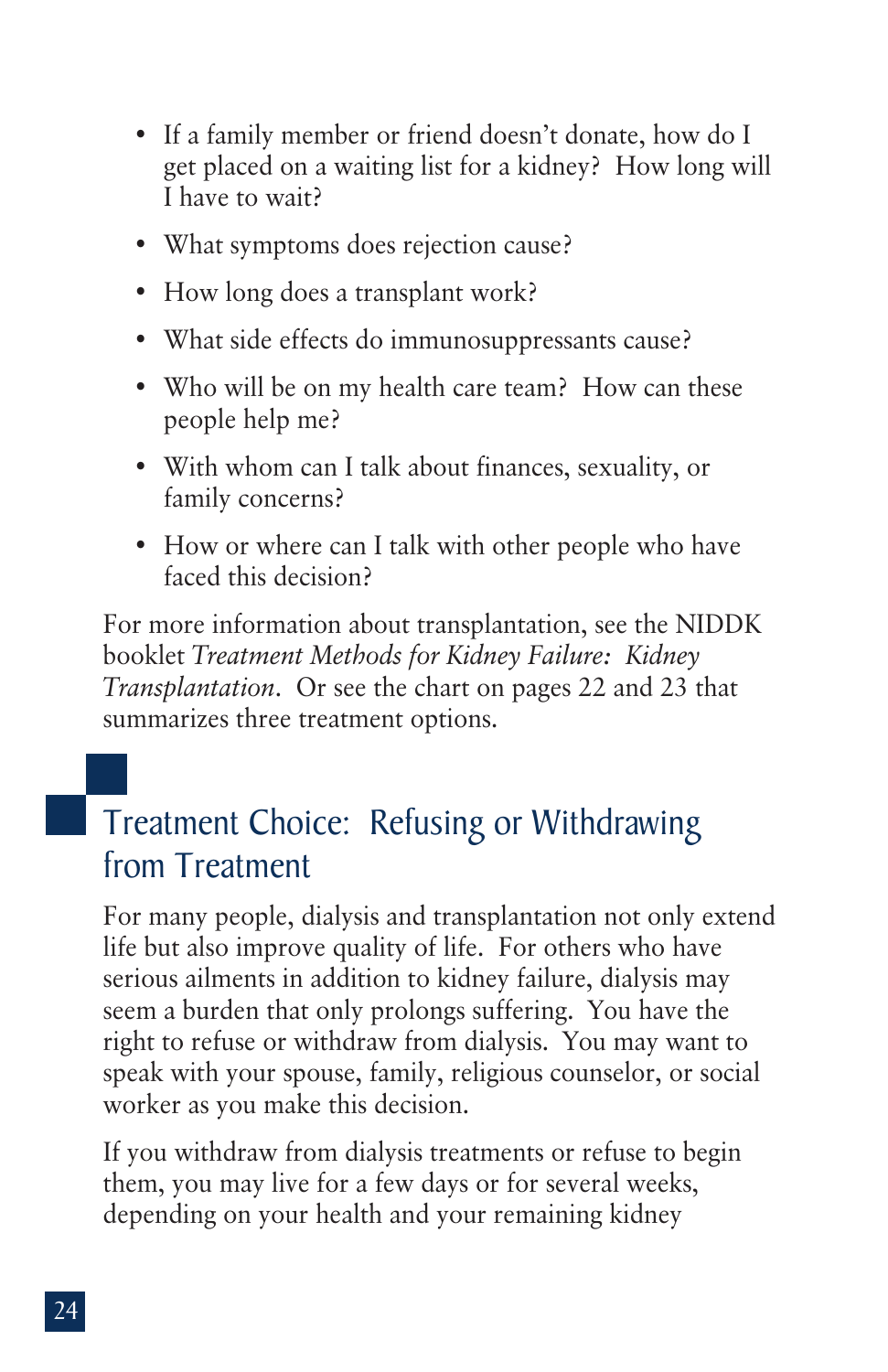function. Your doctor can give you medicines to make you more comfortable during this time. You may start or resume your treatments if you change your mind about refusing dialysis.

Even if you're satisfied with your quality of life on dialysis, you should think about circumstances that might make you want to stop dialysis treatments. At some point in a medical crisis, you might lose the ability to express your wishes to your doctor. An advance directive is a statement or document in which you give instructions either to withhold treatment or to provide it, depending on your wishes and the specific circumstances .

An advance directive may be a living will, a document that details the conditions under which you would want to refuse treatment. You may state that you want your health care team to use all available means to sustain your life. Or you may direct that you be withdrawn from dialysis if you become permanently unresponsive or fall into a coma from which you won't awake. In addition to dialysis, other life-sustaining treatments you may choose or refuse include

- cardiopulmonary resuscitation (CPR)
- tube feedings
- mechanical or artificial respiration
- antibiotics
- surgery
- blood transfusions

of attorney for health care decisions or a health care proxy. Another form of advance directive is called a durable power In this type of advance directive, you assign a person to make health care decisions for you if you become unable to make them for yourself. Make sure the person you name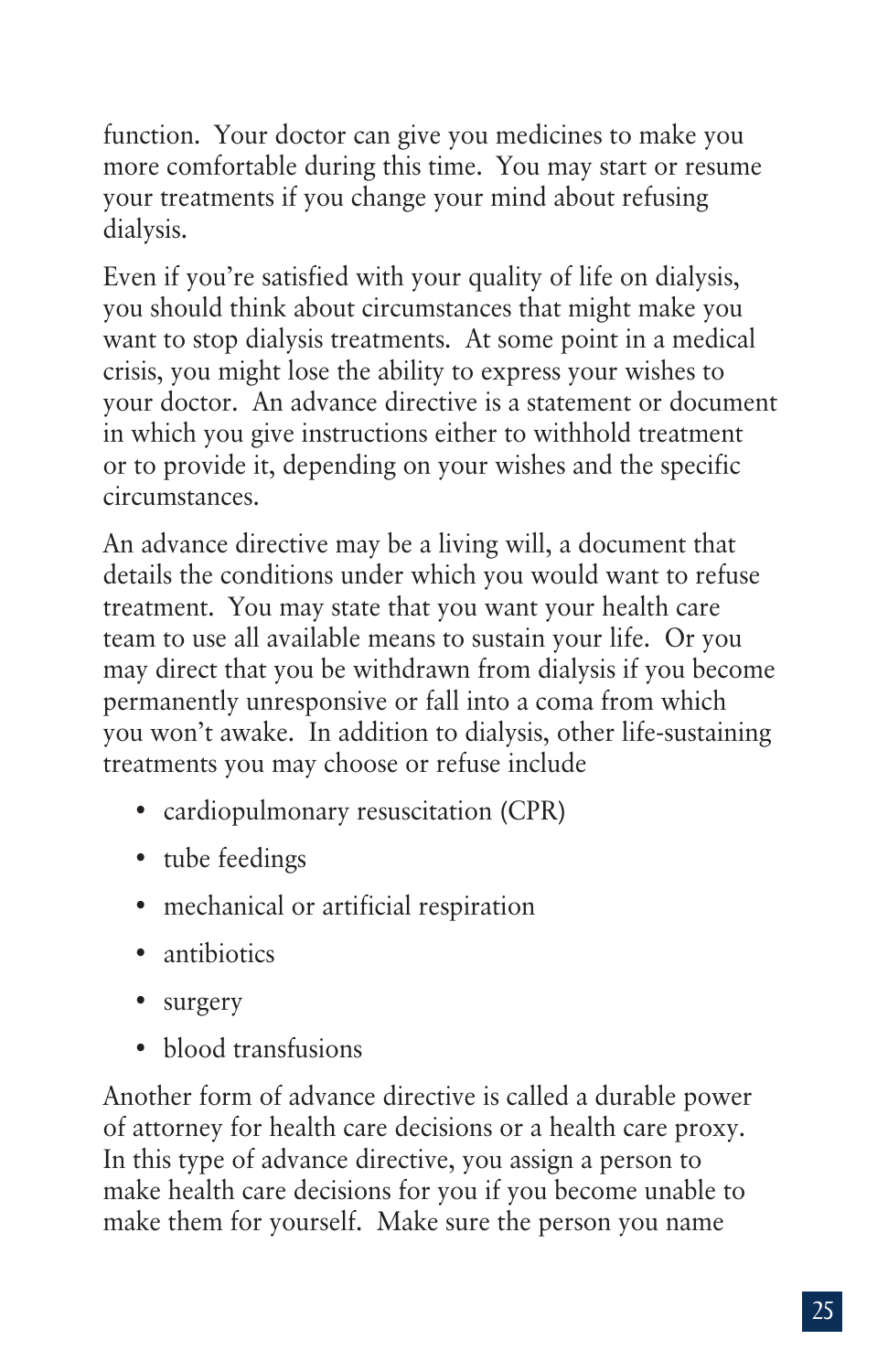understands your values and is willing to follow through on your instructions.

Each state has its own laws governing advance directives. You can obtain a form for an advance medical directive that's valid in your state from the National Hospice and Palliative Care Organization (see For More Information on pages 27–30) .

#### Paying for Treatment of Kidney Failure

Medicaid pay much of the cost, usually up to 80 percent. Treatment for kidney failure is expensive, but Medicare and Often, private insurance or state programs pay the rest. For more information, see the NIDDK fact sheet *Financial Help for Treatment of Kidney Failure* .

#### Points to Remember

- Your kidneys filter wastes from your blood and regulate other functions of your body .
- When your kidneys fail, you need treatment to replace the work your kidneys normally perform.
- Your three choices for treatment are hemodialysis, peritoneal dialysis, and kidney transplantation.
- The choice you make will affect your diet, your ability to work, and other life style issues.
- You have the right to refuse or withdraw from treatment if you choose.
- Medicare and Medicaid pay much of the cost of treatment for kidney failure.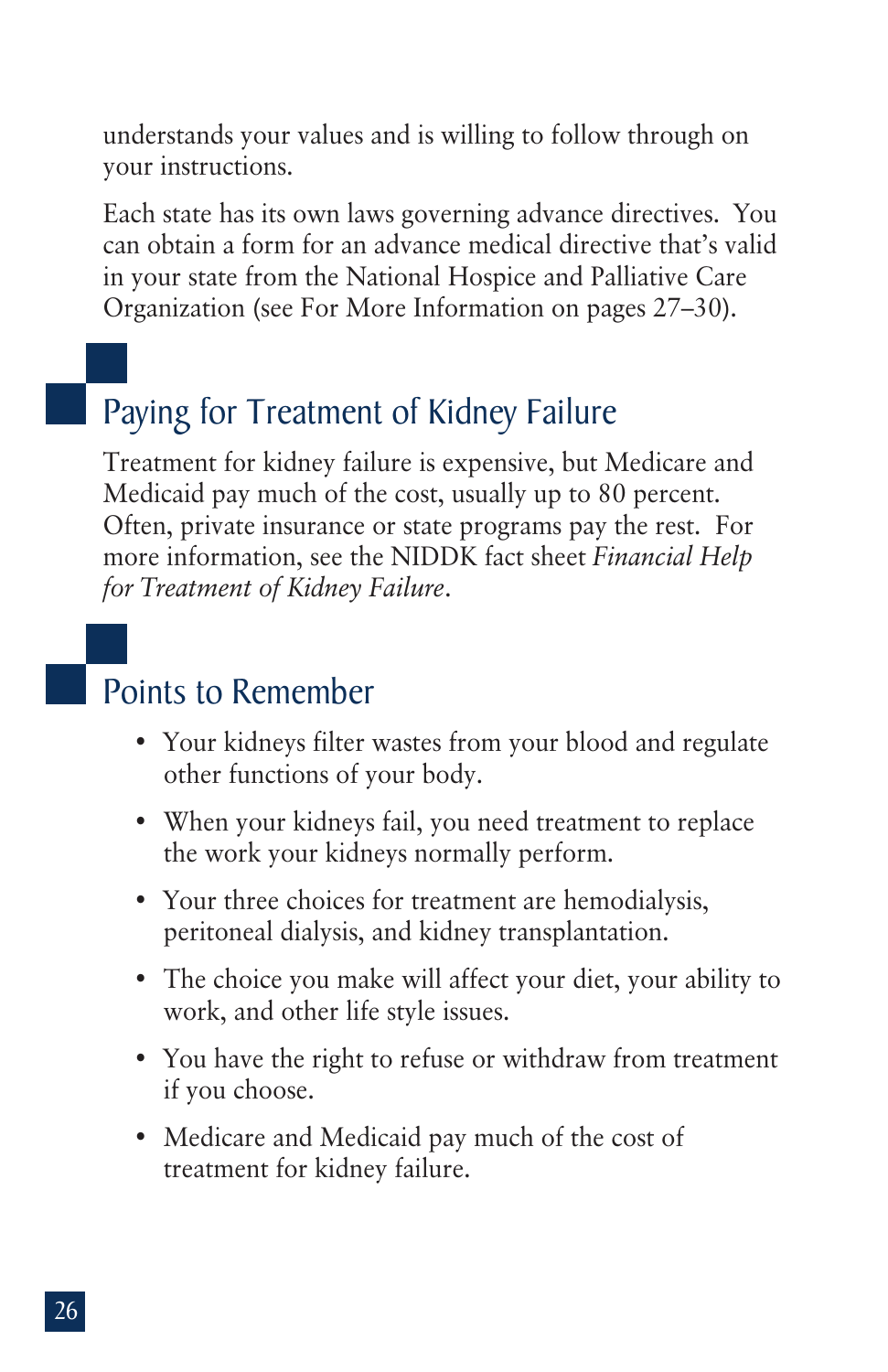# **For More Information**

# Organizations That Can Help

**American Association of Kidney Patients**  3505 East Frontage Road, Suite 315 Tampa, FL 33607 Phone: 1–800–749–2257 Email: info@aakp.org Internet: www.aakp.org

#### **American Kidney Fund**

6110 Executive Boulevard, Suite 1010 Rockville, MD 20852 Phone: 1–800–638–8299 Email: helpline@akfinc.org Internet: www.kidneyfund.org

#### **Life Options/Rehabilitation Resource Center**

c/o Medical Education Institute, Inc. 414 D'Onofrio Drive, Suite 200 Madison, WI 53719 Phone: 1–800–468–7777 Email: lifeoptions@MEIresearch .org Internet: www.lifeoptions.org www.kidneyschool.org

#### **National Hospice and Palliative Care Organization**

1700 Diagonal Road, Suite 625 Alexandria, VA 22314 Phone: 1–800–658–8898 Email: caringinfo@nhpco.org Internet: www.caringinfo.org www.nhpco.org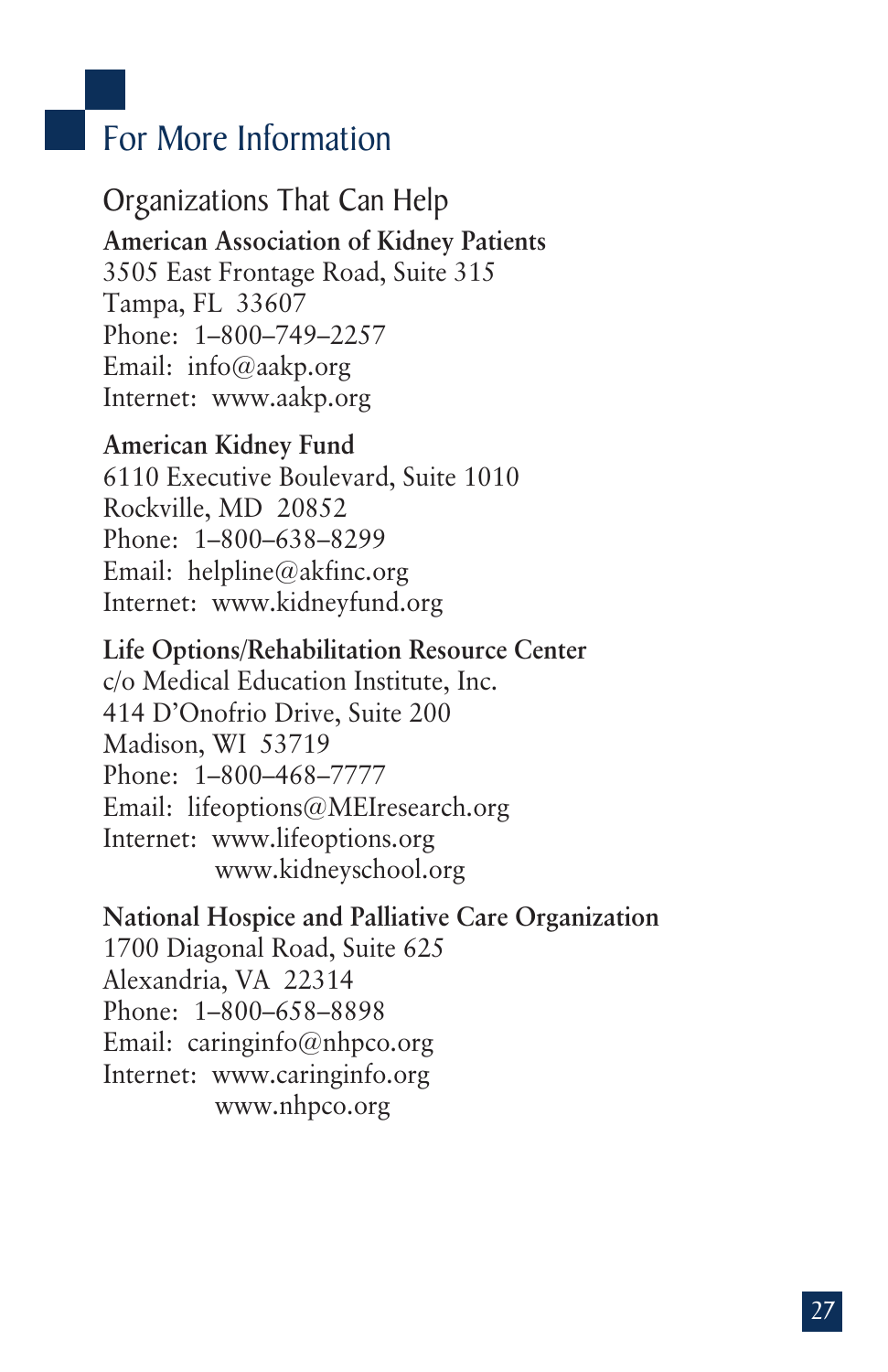#### **National Kidney Foundation, Inc.**

30 East 33rd Street, Suite 1100 New York, NY 10016 Phone: 1–800–622–9010 or 212–889–2210 Internet: www.kidney.org

#### **United Network for Organ Sharing**

P.O. Box 2484 Richmond, VA 23218 Phone: 1–888–894–6361 Internet: www.unos.org

#### Additional Reading

If you would like to learn more about kidney failure and its treatment, you may be interested in reading

#### *AAKP Patient Plan*

 different phases of learning about kidney failure, choosing a This is a series of booklets and newsletters that cover the treatment, and adjusting to changes. American Association of Kidney Patients 3505 East Frontage Road, Suite 315 Tampa, FL 33607 Phone: 1–800–749–2257 Email: info@aakp.org Internet: www.aakp.org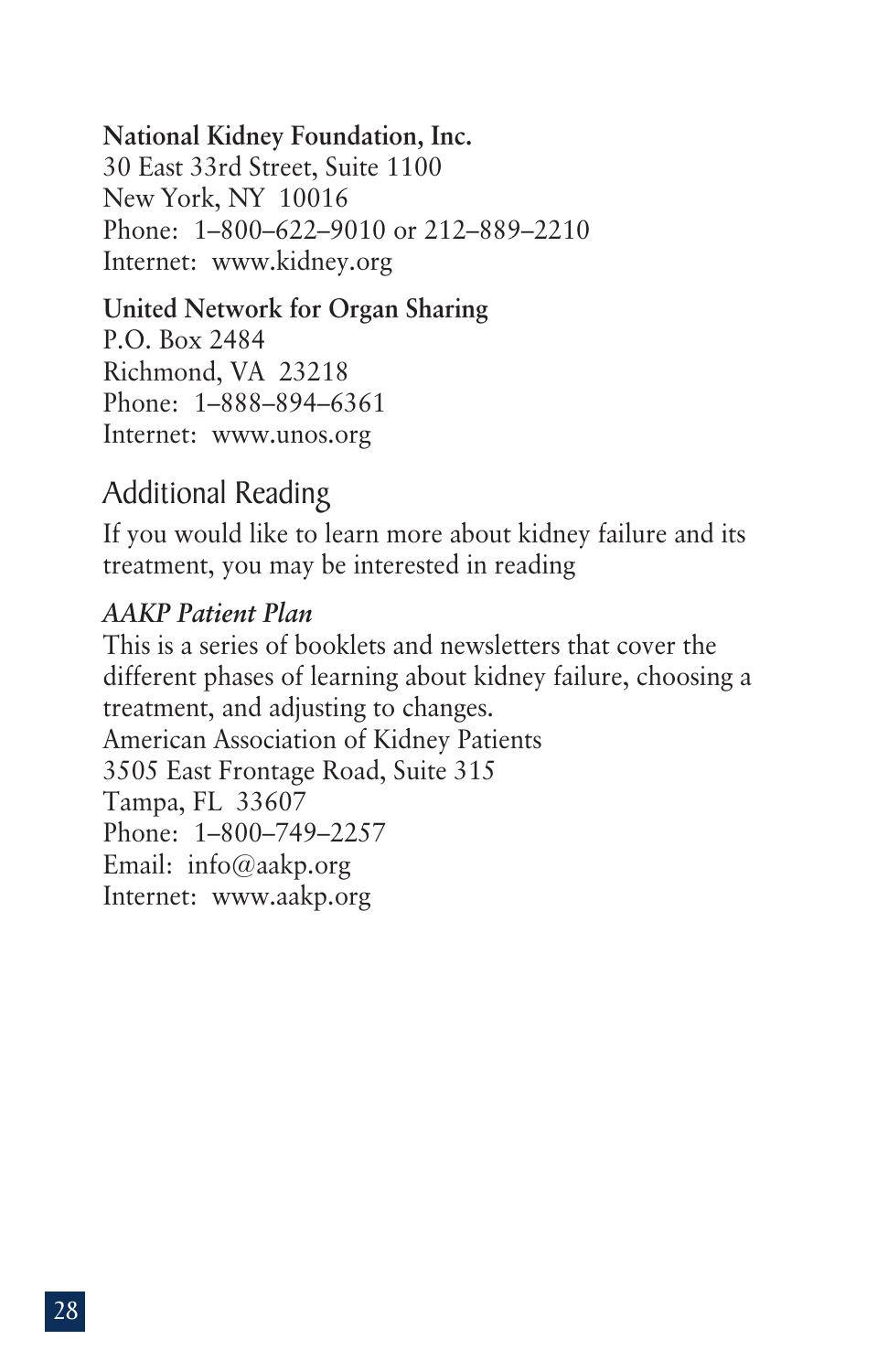*Medicare Coverage of Kidney Dialysis and Kidney Transplant Services*  Publication Number CMS–10128 U.S. Department of Health and Human Services Centers for Medicare & Medicaid Services 7500 Security Boulevard Baltimore, MD 21244–1850 Phone: 1–800–MEDICARE (633–4227) TDD: 1–877–486–2048 Internet: www.medicare.gov/publications/pubs/pdf/ esrdcoverage .pdf **National Kidney Foundation (NKF) Patient Education** 

**Brochures** (includes materials based on NKF's Dialysis Outcomes Quality Initiative) National Kidney Foundation, Inc. 30 East 33rd Street, Suite 1100 New York, NY 10016 Phone: 1–800–622–9010 or 212–889–2210 Internet: www.kidney.org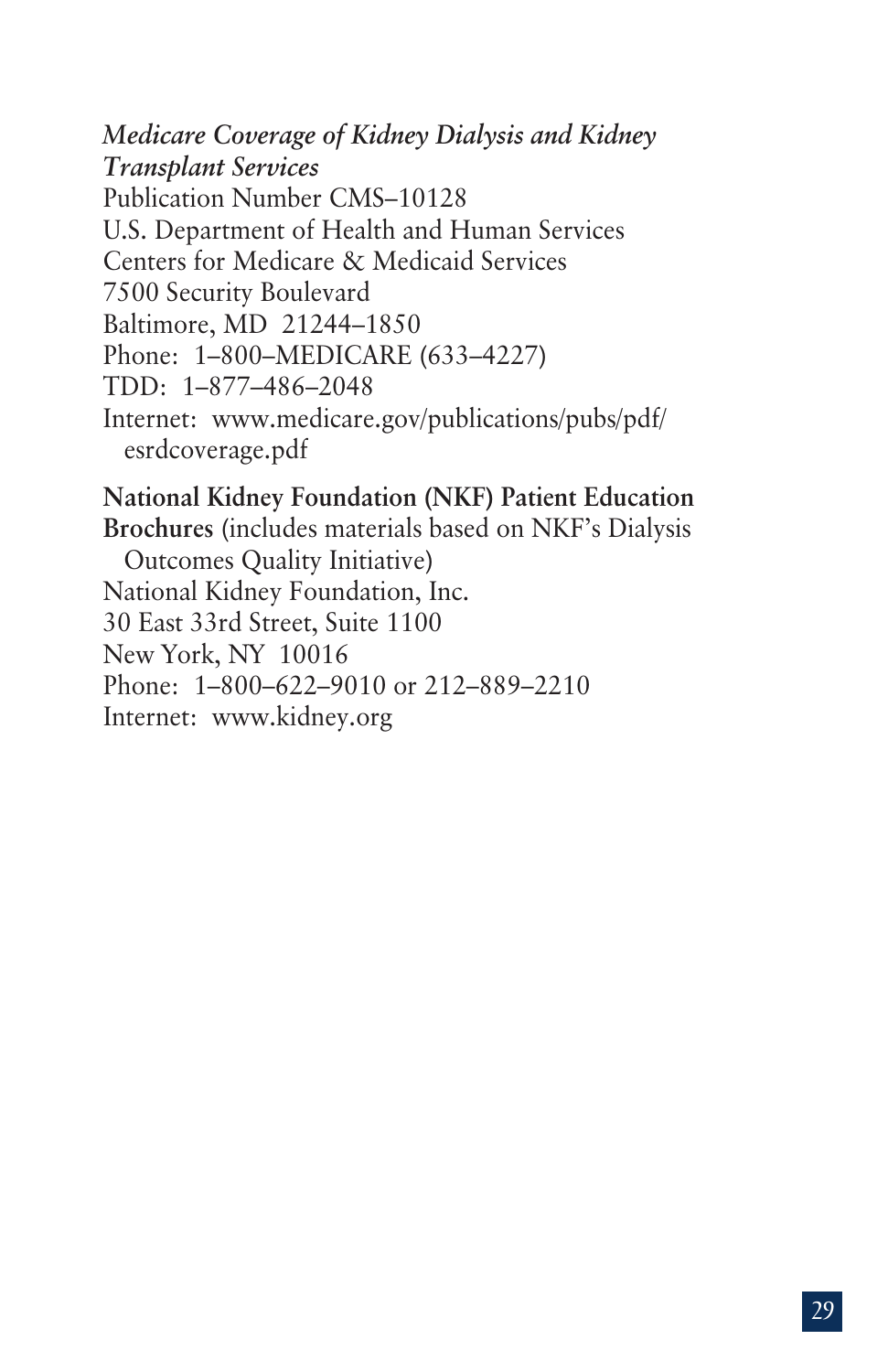#### Newsletters and Magazines

*Family Focus Newsletter* (published quarterly) National Kidney Foundation, Inc. 30 East 33rd Street, Suite 1100 New York, NY 10016 Phone: 1–800–622–9010 or 212–889–2210 Internet: www.kidney.org

*Renalife* (published quarterly) American Association of Kidney Patients 3505 East Frontage Road, Suite 315 Tampa, FL 33607 Phone: 1–800–749–2257 Email: info@aakp.org Internet: www.aakp.org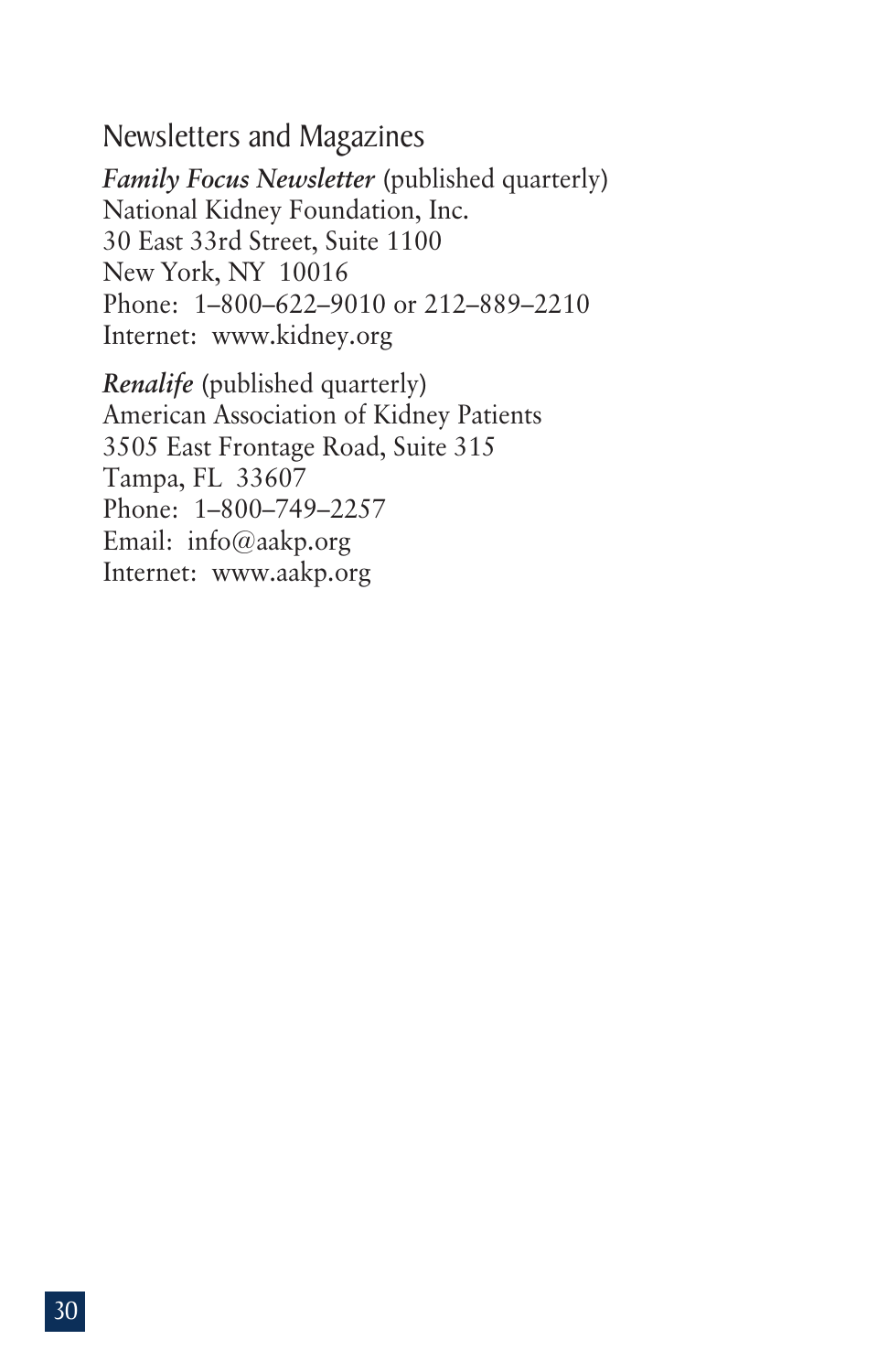# **Acknowledgments**

The National Institute of Diabetes and Digestive and Kidney Diseases (NIDDK) thanks these dedicated health professionals for their careful review of the original version of this publication.

William Owen Jr., M.D. Duke University Medical Center

Richard D. Swartz, M.D. University of Michigan Health System

Thank you to Dorian Schatell, M.S., Medical Education Institute, for her review of the 2007 version of this publication .

The individuals listed here facilitated field-testing for this publication. The NIDDK thanks them for their contribution.

Kim Bayer, M.A., R.D., L.D. BMA Dialysis Bethesda, MD

Cora Benedicto, R.N. Clinic Director Gambro Health Care N Street Clinic Washington, DC

The U.S. Government does not endorse or favor any specific commercial product or company. Trade, proprietary, or company names appearing in this document are used only because they are considered necessary in the context of the information provided. If a product is not mentioned, the omission does not mean or imply that the product is unsatisfactory.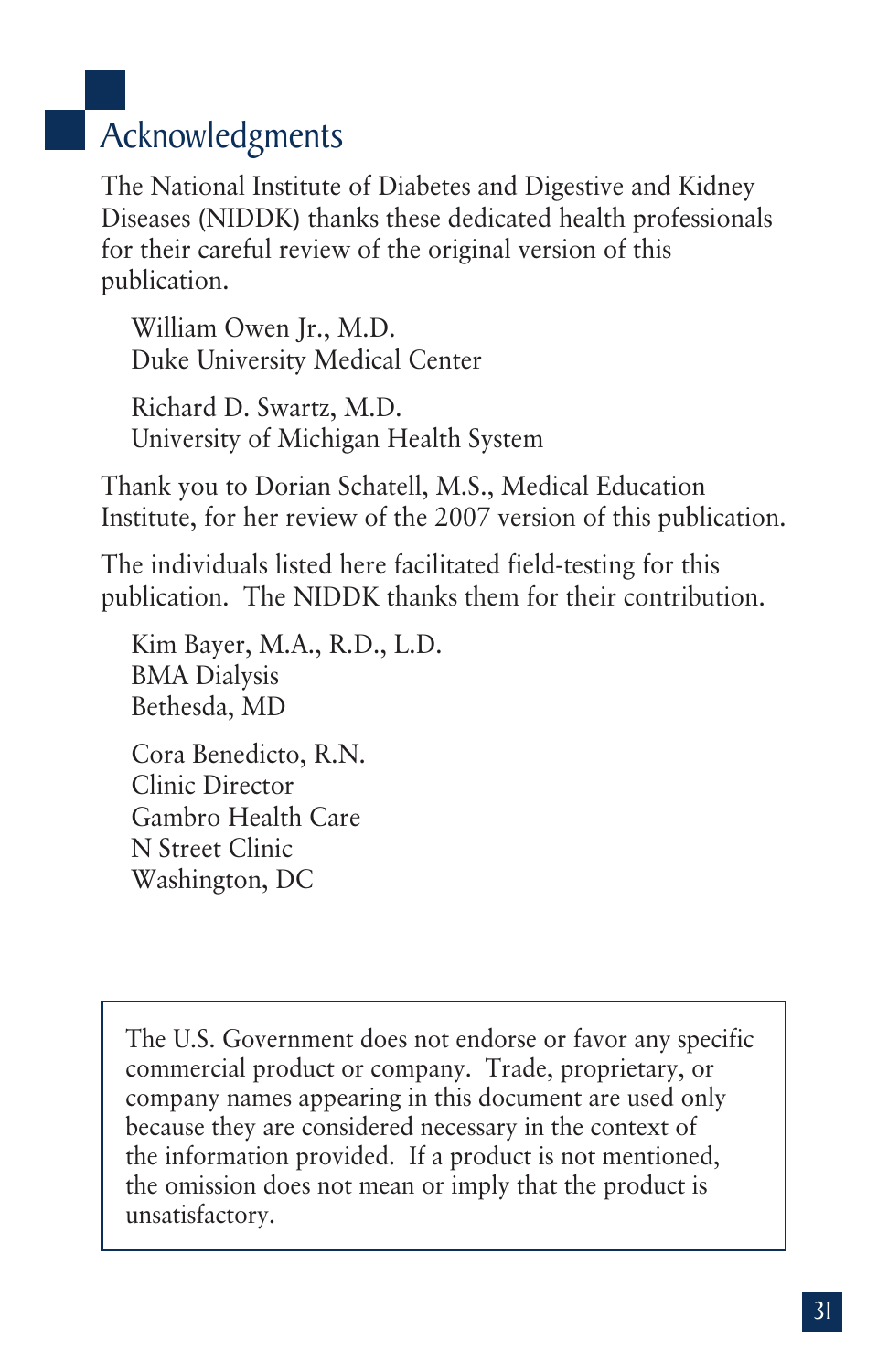#### About the Kidney Failure Series

You and your doctor will work together to choose a treatment that's best for you. The publications of the NIDDK Kidney Failure Series can help you learn about the specific issues you will face.

#### Booklets

- • *Kidney Failure: Choosing a Treatment That's Right for You*
- • *Treatment Methods for Kidney Failure: Hemodialysis*
- • *Treatment Methods for Kidney Failure: Peritoneal Dialysis*
- • *Treatment Methods for Kidney Failure: Transplantation*
- • *Eat Right to Feel Right on Hemodialysis*
- • *Kidney Failure Glossary*

Fact Sheets

- • *Kidney Failure: What to Expect*
- • *Vascular Access for Hemodialysis*
- *• Home Hemodialysis*
- • *Hemodialysis Dose and Adequacy*
- • *Peritoneal Dialysis Dose and Adequacy*
- • *Amyloidosis and Kidney Disease*
- • *Anemia in Kidney Disease and Dialysis*
- • *Renal Osteodystrophy*
- • *Financial Help for Treatment of Kidney Failure*

Learning as much as you can about your treatment will help make you an important member of your health care team.

The NIDDK will develop additional materials for this series as needed. Please address any comments about this series and requests for copies to the National Kidney and Urologic Diseases Information Clearinghouse. This series is also on the NIDDK website at *www.niddk.nih.gov*; click on "Kidney and Urologic Diseases" under Health Information for the Public.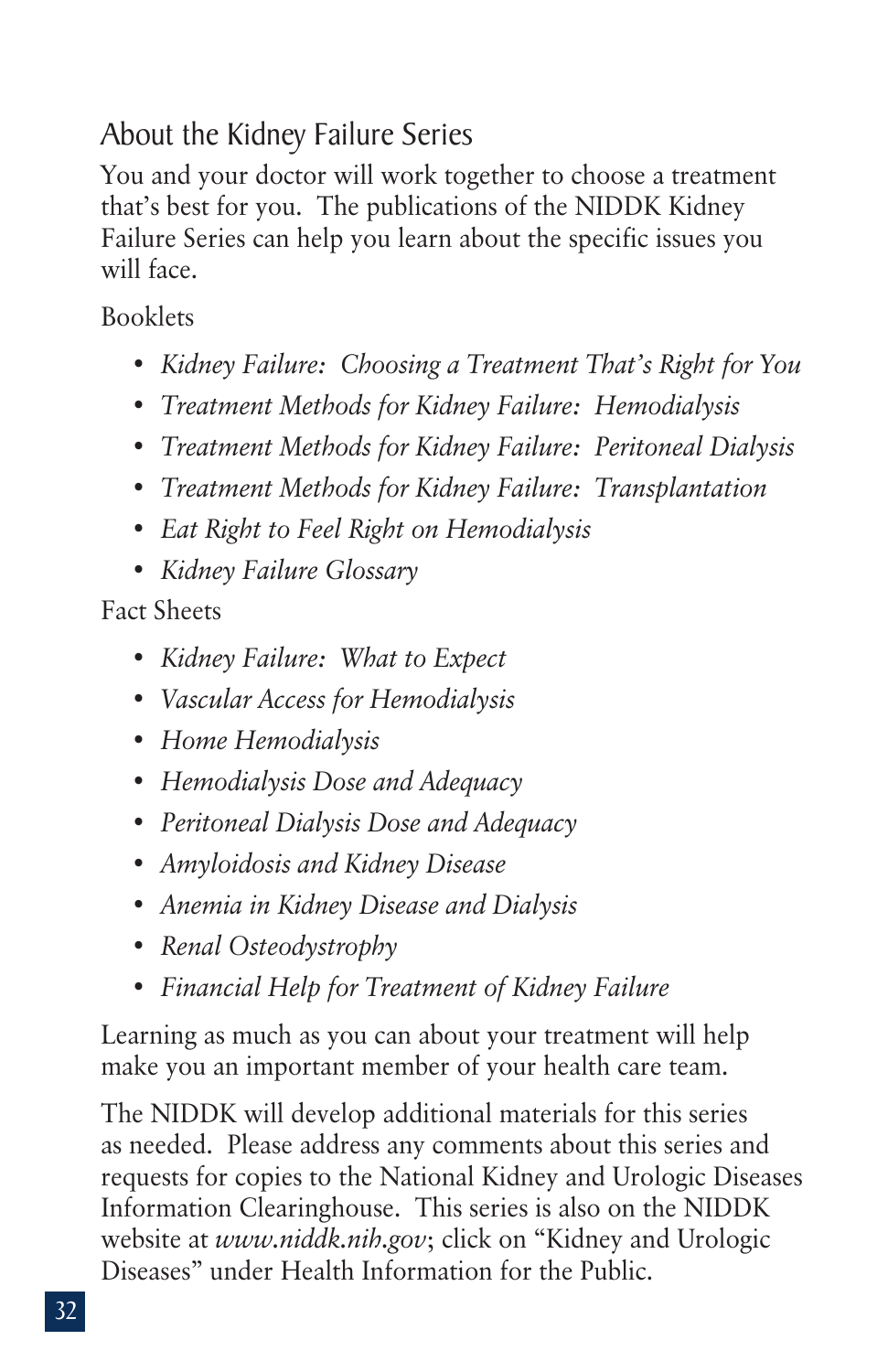# National Kidney and Urologic Diseases Information Clearinghouse

3 Information Way Bethesda, MD 20892–3580 Phone: 1–800–891–5390 Fax: 703–738–4929 Email: nkudic@info.niddk.nih.gov Internet: www.kidney.niddk.nih.gov

The National Kidney and Urologic Diseases Information Clearinghouse (NKUDIC) is a service of the National Institute of Diabetes and Digestive and Kidney Diseases (NIDDK) . The NIDDK is part of the National Institutes of Health of the U.S. Department of Health and Human Services. Established in 1987, the Clearinghouse provides information about diseases of the kidneys and urologic system to people with kidney and urologic disorders and to their families, health care professionals, and the public. The NKUDIC answers inquiries, develops and distributes publications, and works closely with professional and patient organizations and Government agencies to coordinate resources about kidney and urologic diseases .

Publications produced by the Clearinghouse are carefully reviewed by both NIDDK scientists and outside experts .

This publication is not copyrighted. The Clearinghouse encourages users of this booklet to duplicate and distribute as many copies as desired .

This booklet is also available at *www.kidney.niddk.nih.gov.* 

treat a health condition. When this publication was prepared, the or visit their website at *www.fda.gov* . Consult your doctor for more This publication may contain information about medications used to NIDDK included the most current information available. Occasionally, new information about medication is released. For updates or for questions about any medications, please contact the U.S. Food and Drug Administration at 1–888–INFO–FDA (463–6332), a toll-free call, information.

 $\overline{\phantom{a}}$